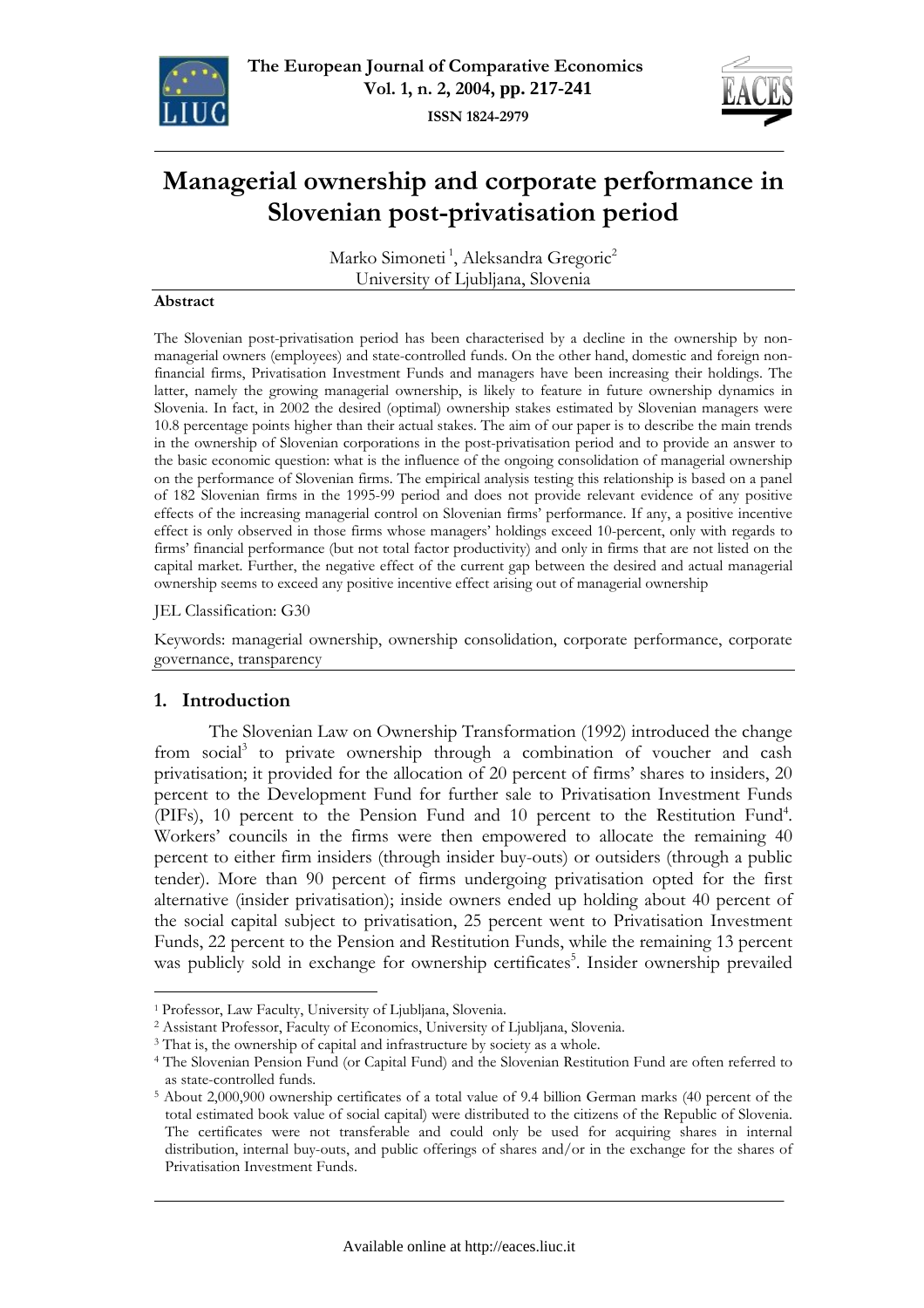mostly in smaller firms; inside owners obtained at least 60 percent of the voting rights in about 24.4 percent of firms, while their ownership did not exceed 10 percent in about 6.3 percent of (mostly large) firms (Report of the Agency for Privatisation, 1999). Hence, Slovenia's privatisation brought about two large groups of owners: inside owners (employees, including managers, former employees and their relatives) and outside owners (Pension and Restitution Funds, Privatisation Investment Funds). Within the group of insiders, managers ended up holding only minority stakes (3.86 percent) with the support of the employees as the main mechanism for ensuring their discretionary power and fighting the influence of outsiders (Prasnikar and Gregoric, 2002; Gregoric, 2003).

Due to the shrinking employee ownership and hence the reduction of the 'hidden' support for managers in the post-privatisation period, Slovenian managers have started strengthening their power by expanding their ownership stakes<sup>6</sup>. These increases have been most prominent in non-listed firms in which the transfer of ownership involves relatively low prices and mostly remains undisclosed to the public. Further, the remaining dissatisfaction of managers (at the end of 2002 the optimal or desired ownership stake of the average Slovenian manager exceeded their actual ownership stake by 10.8 percentage points<sup>7</sup>) clearly indicates that the trend of rising managerial ownership in Slovenian firms will also continue in the future. The accumulation of ownership in the hands of managers is further motivated by the relatively low level of transparency of ownership transfers in Slovenia<sup>8</sup>. In any case, it is not the aim of this paper to discuss the fairness of the observed redistribution of privatised capital, nor to deal with the importance of such redistribution for the preservation of domestic ownership<sup>9</sup> but to provide an answer to the basic economic question, namely what is the impact of the observed increases in managerial ownership on the performance of Slovenian firms. While similar empirical studies mostly estimate the relation between managerial ownership and firm performance in developed market economies, this study adds important evidence on the efficiency of managerial ownership in transition countries. Our data set also enables us to clearly differentiate between managerial and non-managerial (insider) ownership. Moreover, we are the first to take into account the 'non-optimality' of the ownership structure, which resulted from privatisation, and to consequently distinguish between the desired (optimal) and actual ownership structure through the so-called ownership gap.

We start in the second section with an overview of managerial ownership as a corporate governance mechanism in developed market economies; the section further provides evidence on the role of managerial and insider ownership in transition economies. Section 3 discusses the characteristics and the dynamics of the managerial and insider ownership in Slovenia. The fourth section states the main hypotheses on the

<sup>6</sup> If managers prefer insider control, they will buy shares from the employees. This approach to entrenching their position may arise in particular when directors have been appointed before privatisation and are less optimistic about their employment prospects in the external managerial market and/or are less skilled. These arguments suggest the persistence of insider control in transition countries but with a reduction in employee shareholdings and a corresponding increase in managerial holdings (Wright et al., 2003; also see Blanchard and Aghion, 1996).

<sup>7</sup> See Figure 3.1.

<sup>8</sup> The lack of transparency still characterises Slovenian ownership dynamics despite the recently proposed amendments to the Takeovers Act. See the proposed amendments to the Takeovers Act (31 July, 2003), currently undergoing parliamentary discussion (EVA 2003-2111-0051). 9 For more on this issue, see Stiblar (2003).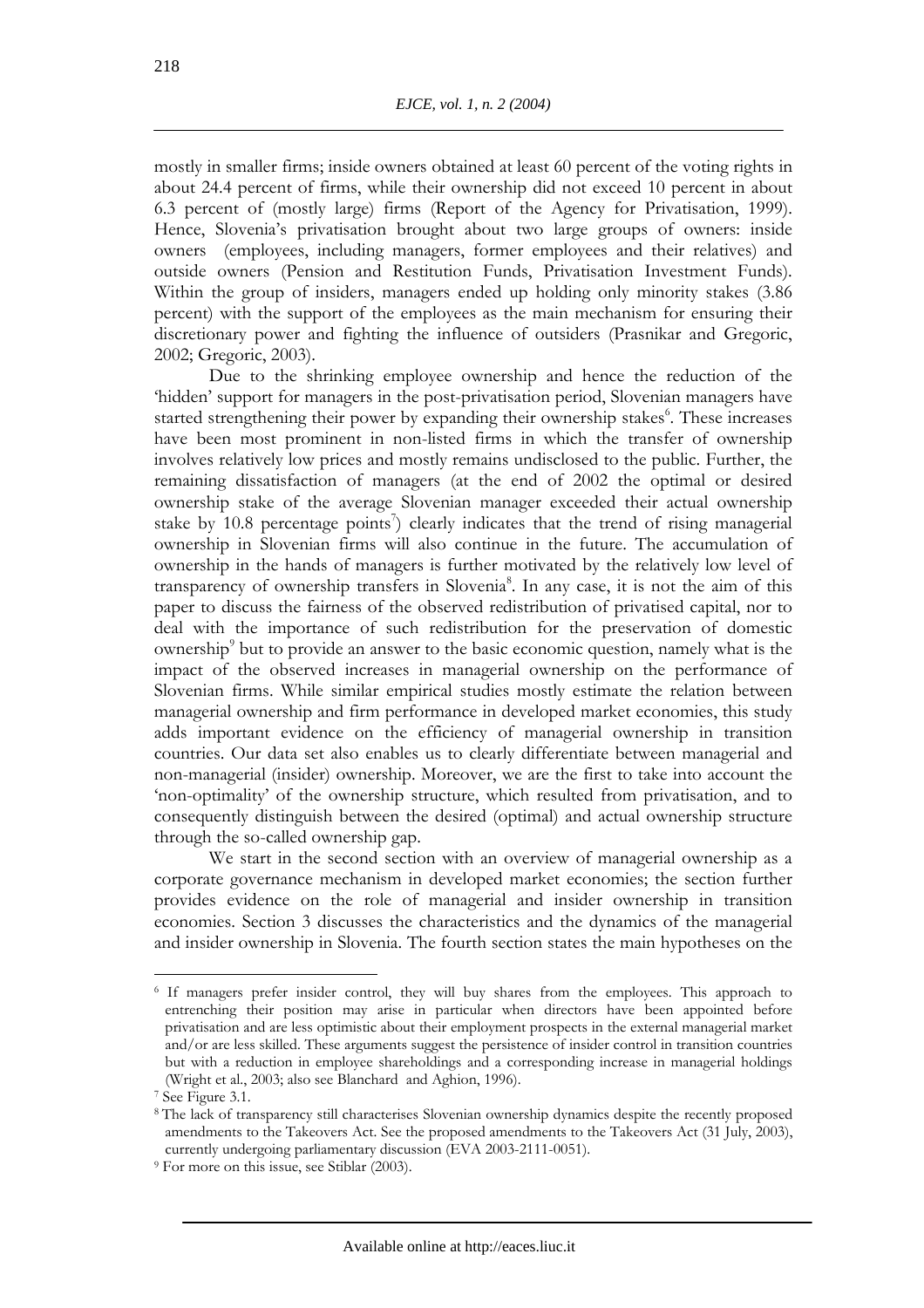219

influence of managerial ownership on firm performance in Slovenia. The main empirical models underlying the analysis of the relationship between managerial ownership and a firm's economic efficiency and financial performance are presented in the fifth section. The sixth section sets out the main empirical results and the last section concludes.

## **2. Managerial ownership as a corporate governance mechanism**

The influence of managerial ownership $10$  on enterprise performance is related to the view that a firm's value depends on the distribution of ownership between managers and other owners, as first underlined by Berle and Means (1932) and, later on, Jensen and Meckling (1976). Within this context and the so-called 'incentive argument', giving managers corporate shares makes them behave like shareholders. In an extreme case (Jensen and Meckling, 1976), we would have a firm with a single owner-manager and hence a complete alignment of the manager's and owner's incentives (no equity-related agency costs). The superior performance of firms with substantial managerial ownership could also be due to psychological reasons.<sup>11</sup> The theory of entrepreneurship, for example, promotes the idea that managers who are also large shareholders better perceive new business opportunities; as such, this theory complements the incentive theory somewhat since it provides an explanation of the positive effect of managerial ownership in firms with a relatively dispersed ownership structure. Bull (1989), for example, finds that due to this 'entrepreneur effect' firms that have been subject to a management buy-out normally perform better. After taking over the firm, managers in fact tend to concentrate on the maximisation of the cash flow rather than on the mere maximisation of current profits.

However, the relationship between managerial ownership and firm performance might not be monotonic since beyond certain levels equity incentives may lead to the expropriation (rather than improvement) of the firm's value. By increasing their ownership and voting stakes, managers in fact gain the opportunity to expropriate some corporate funds on their own behalf and at the expense of other shareholders, namely to gain some 'private benefits of control'. According to Barclay and Holderness (1991), the private benefits of control are one of the main reasons for the existence of blockholders around the world. If the desire to obtain these benefits overrules the incentive effect, managerial ownership could actually reduce a firm's value ('the entrenchment effect'). Excessive managerial ownership can also reduce the probability of a successful takeover and lead to 'positional conflicts<sup>12</sup>' (Stulz, 1988). Holderness and Sheehan (1988) report that firms with majority managerial ownership pay more compensation to their managers than firms where the majority of shares are held by outside owners.

<sup>&</sup>lt;sup>10</sup> With regard to managerial ownership, the literature mostly refers to inside owners. However, given the specifics of the Slovenian privatisation and the substantial share of non-managerial owners (employees, former employees and their relatives) in the capital of Slovenian firms, we use the term 'insider ownership' when referring to the ownership of all inside owners, while we use the term 'managerial

ownership' when referring exclusively to the shares held by managers. 11 For example, Mueller, E. and Spitz, A. (2002) argue that a manager as a sole owner might feel more involved with the company and hence perform better.

<sup>&</sup>lt;sup>12</sup> Managers try to protect their jobs even when they are inefficient. Shultz (1988) further finds that in firms with majority managerial ownership the probability of a hostile takeover equals 0.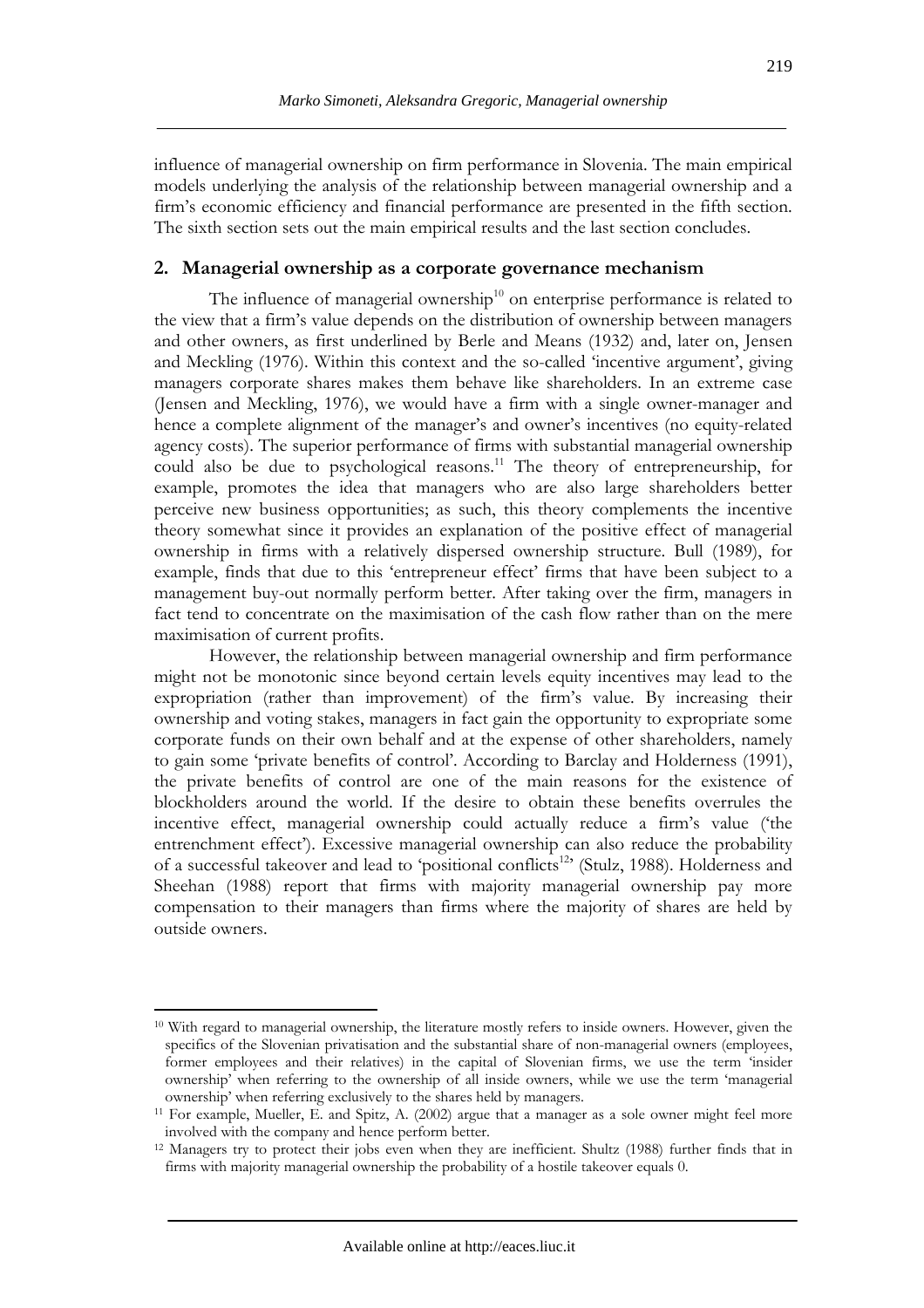In terms of the influence of the stated effects, empirical studies of market economies mostly evidence a non-monotonic relationship between managerial ownership and a firm's performance. Mork, Shleifer and Vishny (1988) find that firm performance (measured with the Tobin Q) rises as managerial ownership increases up to 5%, falls up to the 25% level and then slightly rises again.13 McConnell and Servaes for 1,173 (1976) and 1,093 (1986) firms listed on the NYSE and AMEX find a similar relation (even when controlling for the firms' size, industry and outliers); the performance rises up to 37% of shares, decreases between 37% and 50%, while afterwards the relation becomes less clear. Similarly, Hubbard and Palia (1999) also report a quadratic form of the relation between ownership and performance with the maximum at 58%, while for a sample of smaller firms in Germany, Mueller and Spitz (2002) report a positive effect of managerial ownership up to an 80-percent level. Again, other authors (e.g., Demsetz and Lehn, 1985) argue that there is no relationship between managerial ownership and firm value since the ownership structure is an endogenous outcome of competitive selection in which various cost advantages and disadvantages are balanced out to arrive at an equilibrium organisation of the firm. Moreover, managers' ownership is not exogenous but is an endogenous variable determined by different variables reflecting the business environment, firm characteristics, differences in the managerial contracting environment and, most importantly, the firm's performance itself (Demsetz and Lehn, 1985; Cho, 1987). Empirical studies based on a framework of simultaneous equations, which take into account the endogeneity of the managerial ownership (Agrawal and Knoeber, 1996; Hubbard and Palia, 1999; Mueller and Spitz, 2002), find no strong support for the notion that managerial ownership positively affects firm performance.

Due to the specifics of transition and the specific function of insider and managerial ownership<sup>14</sup> the effect of managerial ownership on firm performance in transition is more complicated<sup>15</sup>. Empirical studies in transition countries mostly report a negative (Earle and Estrin, 1997; Carlin et al. 1995; Frydman et al., 1999; Claessens and Djankov, 1998) relationship between insider (or managerial) ownership and firm performance. Wright et al. (2002), for example, observe that firms with relatively high managerial ownership are more reluctant to dismiss employees; the latter is, according to the authors, a reflection of the managers' effort to gain support from the employees and hence preserve and further strengthen their privileged position. Firms with higher managerial ownership are characterised by lower managerial turnover and lower efficiency with respect to firms with more usual share of inside or outside ownership. The inefficiency of managerial ownership in Russian firms, corruption, political motives and incentives to expropriate the private benefits of control are also been reported as being related to managerial ownership by other studies (e.g. Boycko et al., 1994 and 1996).

<sup>&</sup>lt;sup>13</sup> The authors perform a piecewise linear regression and control for factors that might jointly influence board ownership and firm value (R&D expenditures, advertising expenditures, debt-to-asset ratio, replacement cost of assets, industry effect).

<sup>&</sup>lt;sup>14</sup> Managerial ownership in transition often acts as a tool to induce a desired change in ownership rather

than as an incentive to increase enterprise performance. For more, see Claessens and Djankov, 1998. 15 For the efficiency of insider ownership and managerial ownership with regards to firm restructuring and sales to outsiders, also see Blanchard O., Aghion, P.(1996).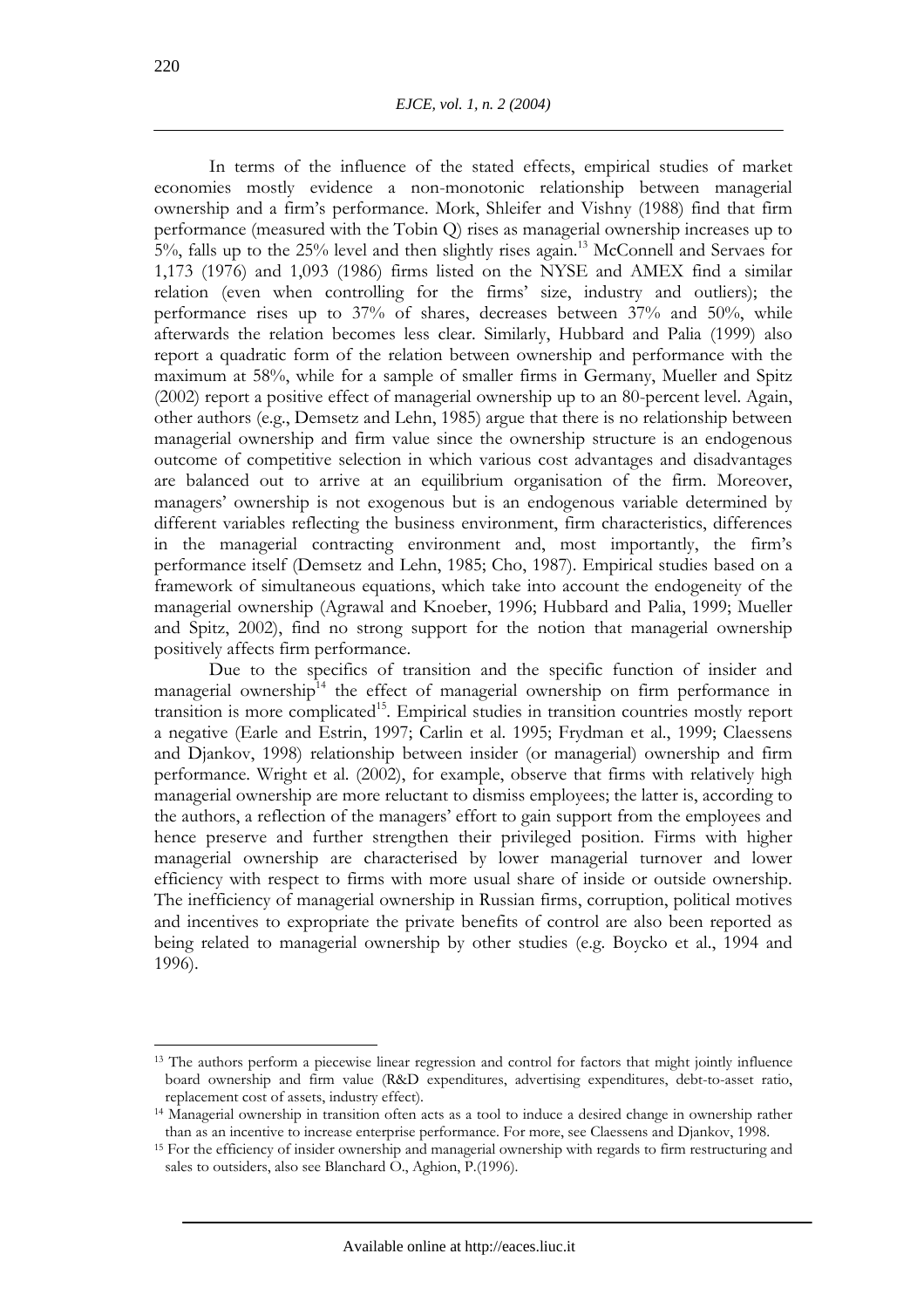For a sample of 706 Czech firms, Claessens and Djankov (1998) find no significant relation between managerial incentives and firm performance; the entry of new, skilled managers (managerial turnover) seems to be more important for corporate performance than the equity incentives themselves. As argued by the authors, due to a weak market for general managers and hence little scope for managerial turnover, the value of incumbency benefits to incumbent managers becomes more important and can easily exceed the value of benefits from equity ownership. Further, with limited trading in equity shares the ability of managers to obtain the true value of their equity is reduced. Last but not least, in cases where incumbent managers received equity holdings for free they tend to undervalue their holdings, use them to further entrench their positions and continue operating as before (Claessens and Djankov, 1998).

# **3. Managerial and insider ownership in the Slovenian post-privatisation period**

Slovenian managers and employees in most cases fully exploited the opportunity to buy firm shares through buy-outs and obtained substantial capital stakes, especially in smaller firms; in larger firms large shareholdings were obtained by institutional investors (the state-controlled Pension Fund and Restitution Fund, Privatisation Investment Funds) and outside minority investors. With regards to the importance of the insider versus outsider distribution of shares and the rules of secondary share transactions, we mostly refer to two different groups of firms:

- Public (listed) firms whose shares are listed on the Stock Exchange since they were partly distributed to the public. There are currently about 140 listed firms in Slovenia; these firms are subject to detailed regulation regarding transparency and minority investors' protection; and
- Non-public (unlisted) firms whose shares are not listed on the Stock Exchange and which did not opt for the public sale of shares while privatising. We further divide these firms into firms where insiders gained the majority share (insider firms) and firms where insiders gained less than a majority share (outsider firms). While inside owners control the decision-making in insider firms, they do not have such power in outsider firms but normally retain enough strength to oppose the most important decisions (sale of the firm to strategic investors, listing on the Stock Exchange etc.). In the latter, inside owners mostly have the willingness but lack the funds to buy out the outside owners (the Funds), while the outsiders stay passive in the area of governance or, when active, are largely opposed by the insiders.

The ownership structure at the end of privatisation and the emerging characteristics of Slovenian privatisation are shown in Table 3.1, namely<sup>16</sup>:

> 1. The percentage of capital in the hands of strategic owners is quite limited (2.3 percent in all firms);

<sup>&</sup>lt;sup>16</sup> The data refer to the study by Simoneti et al. (2001).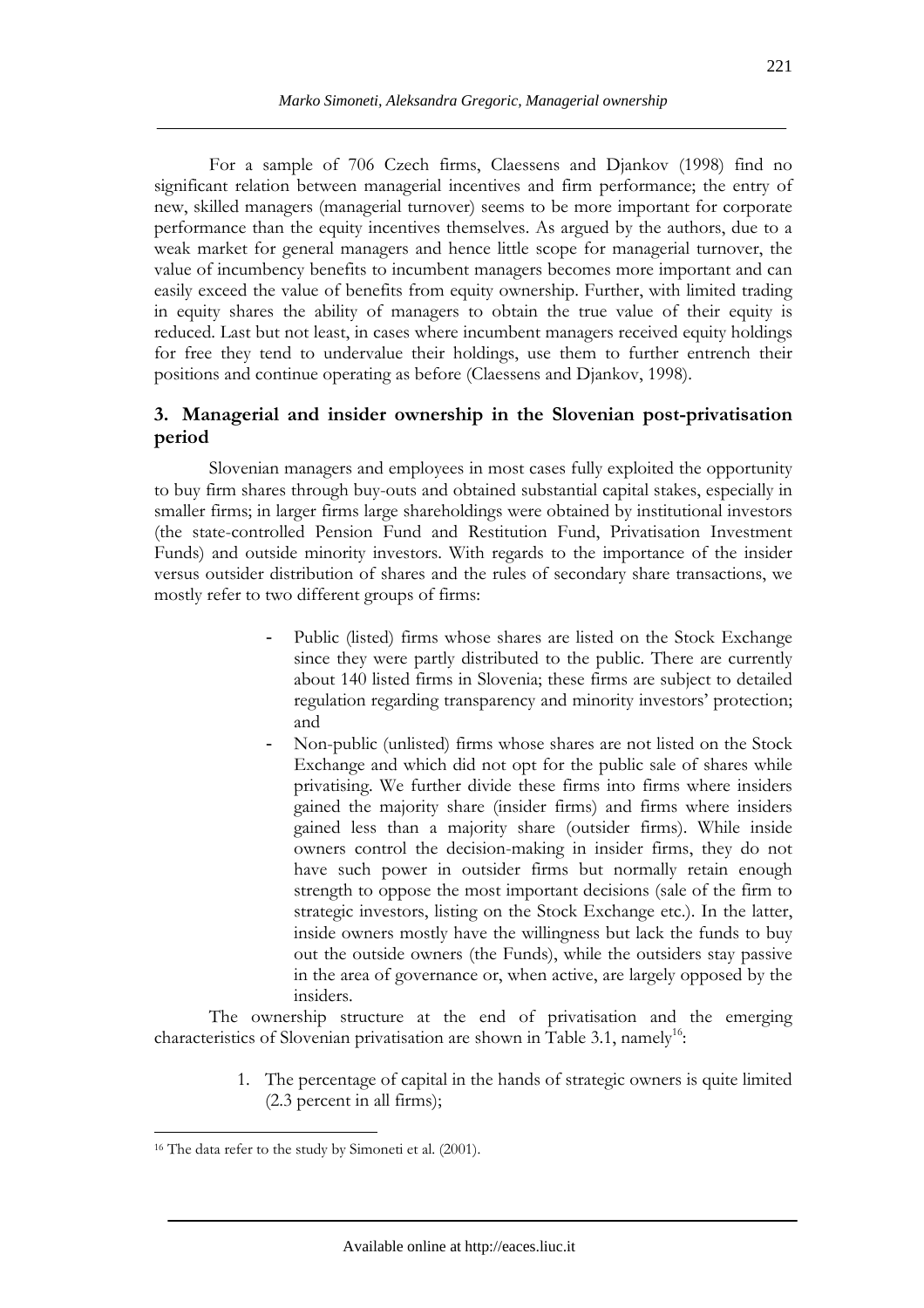- 2. Foreign owners have somehow been excluded from the privatisation process (0.33 percent share in all firms);
- 3. The state and state-controlled funds on average obtained 30 percent of firm capital (7.75 percent held directly by the state, 21.6 percent indirectly through state-controlled funds). The state keeps playing a relatively important role in the governance of Slovenian firms and, through the state-controlled funds, in some firms it remains the largest shareholder;
- 4. Outside minority investors who gained ownership during the public sale of shares represent a significant investor group only in a small number of firms listed on the Stock Exchange;
- 5. The two main investor groups (inside owners and institutional outside owners) ended up with similar capital stakes; inside owners prevail in the insider firms, while state-controlled funds and PIFs prevail in the outsider firms;
- 6. Institutional investors are not a homogeneous group since there are large differences between state-controlled funds and the privately managed Privatisation Investment Funds;
- 7. Inside owners include employees (on average, they gained 29.23 percent of firms' capital), former employees (11.05 percent) and management (3.86 percent). This group of owners was relatively homogeneous, at least at the beginning of privatisation. We do not expect the group to be stable over time; former employees are most likely to exit while managers are probably going to increase their controlling power, especially in those firms where their interests do not coincide with the interests of employees.

| Group of owners                      | All companies | Listed   | Insider  | Outsider |
|--------------------------------------|---------------|----------|----------|----------|
| The state                            | 7.75%         | 6.78%    | 2.02%    | 11.92%   |
| <b>Restitution and Pension Funds</b> | 21.60%        | 20.49%   | 21.28%   | 22.19%   |
| PIFs (privatisation funds)           | 19.38%        | 17.65%   | 14.88%   | 22.99%   |
| <b>ALL Funds</b>                     | 40.98%        | 38.14%   | 36.17%   | 45.18%   |
| Inside owners - managers             | 3.86%         | 1.40%    | 4.98%    | 3.95%    |
| Inside owners - current              | 29.23%        | 21.88%   | 38.08%   | 25.80%   |
| employees                            |               |          |          |          |
| Inside owners - former               | 11.05%        | 7.48%    | 14.60%   | 9.89%    |
| employees                            |               |          |          |          |
| <b>ALL Inside</b>                    | 44.14%        | 30.77%   | 57.66%   | 39.65%   |
| Financial investors - domestic       | 4.80%         | 22.37%   | 0.63%    | 1.61%    |
| Financial investors - foreign        | 0.03%         | 0.08%    | $0.00\%$ | 0.02%    |
| <b>ALL Financial</b>                 | 4.83%         | 22.45%   | 0.63%    | 1.64%    |
| Strategic investors - domestic       | $2.00\%$      | 1.86%    | $3.55\%$ | 1.01%    |
| Strategic investors - foreign        | 0.30%         | $0.00\%$ | $0.00\%$ | 0.60%    |
| <b>ALL Strategic</b>                 | 2.30%         | 1.86%    | 3.55%    | 1.61%    |
| <b>TOTAL</b> (all groups)            | 100.00%       | 100.00%  | 100.00%  | 100.00%  |

*Table 3.1: Ownership structure at time of completed privatisation (N=183)* 

*Source: Survey MEOR & CEEPN- 2000*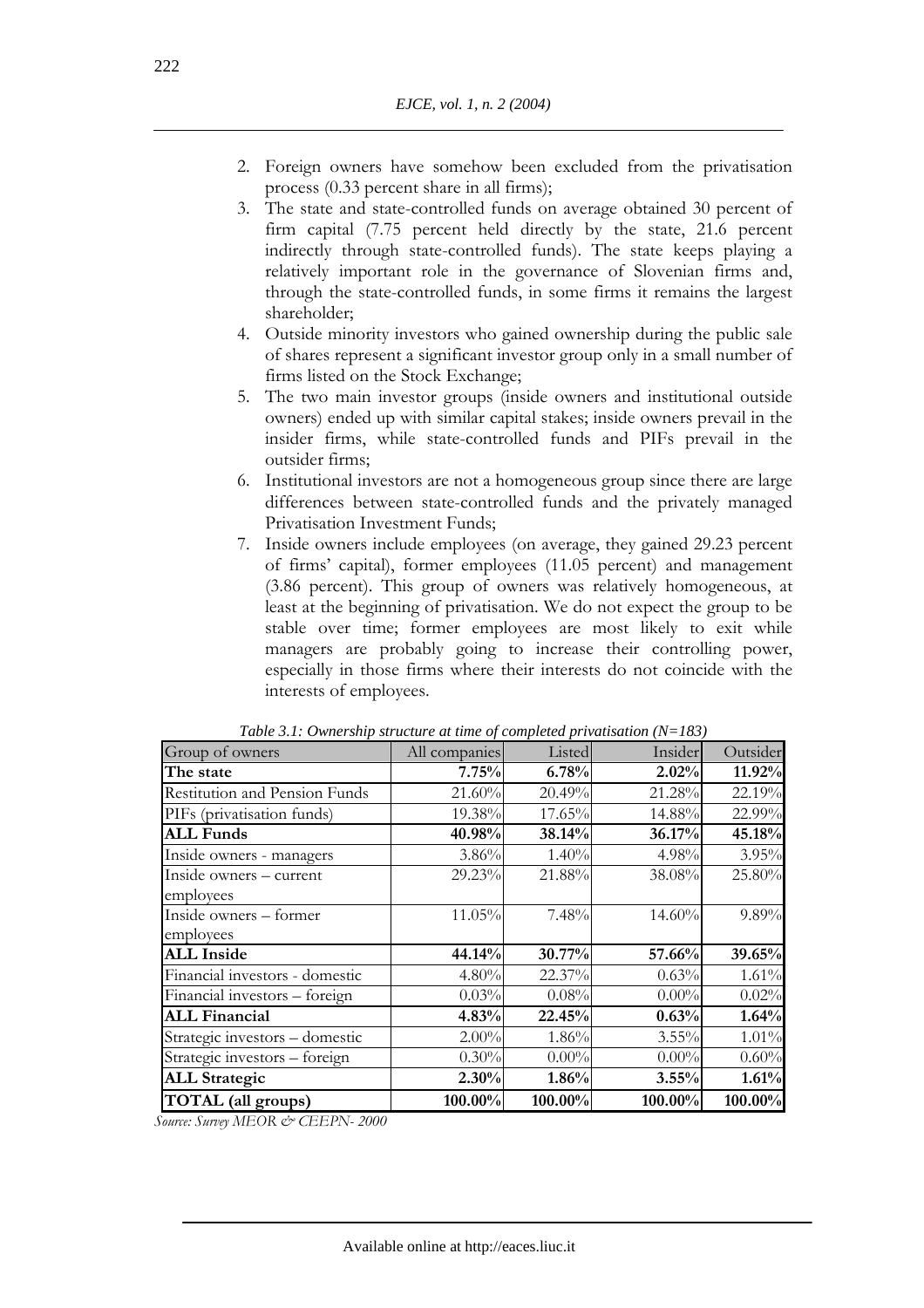#### **3.1 Ownership dynamics in the post-privatisation period**

The figures in Table 3.2 reveal the intensity of the decline in the number of shareholders in listed and unlisted firms in the 1999-2001 period. Most prominent in the first year after privatisation is the decline in the number of shareholders (including inside owners) in listed companies; the transfer of shares in these firms was in fact relatively easy and transparent. Shareholders in unlisted firms were more active in selling their shares in the years following 1999; the decline in the number of shareholders in these firms was mostly due to the sale of shares by employees in non-transparent (black) markets.

|           | (non-weignted averages) |       |        |                  |        |       |        |       |
|-----------|-------------------------|-------|--------|------------------|--------|-------|--------|-------|
|           | At the time of          |       | 1999   |                  | 2000   |       | 2001   |       |
|           | completed               |       |        |                  |        |       |        |       |
|           | privatisation           |       |        |                  |        |       |        |       |
| Unlisted  | $100\%$                 | 481   | $75\%$ | 360 <sub>l</sub> | $64\%$ | 308   | $55\%$ | 265   |
| - insider | $100\%$                 | 470   | 71%    | 333              | 59%    | 276   | $51\%$ | 241   |
| -outsider | 100%                    | 492   | 79%    | 387              | 69%    | 340   | 59%    | 288   |
| Listed    | $100\%$                 | 7,497 | $61\%$ | 4,576            | 54%    | 4,085 | 49%    | 3,653 |
| Total     | 100%                    | 2,820 | 63%    | 1,765            | 56%    | 1,567 | 49%    | 1,394 |

*Table 3.2: Dynamics of the number of shareholders in the years following privatisation (non-weighted averages)* 

*Sources: KDD and Privatisation Agency* 

| Group of owners                   | All       | Listed  | Insider | Outsider |
|-----------------------------------|-----------|---------|---------|----------|
|                                   | companies |         |         |          |
| The state                         | $-4.69$   | $-3.98$ | $-1.47$ | $-7.09$  |
| Restitution and Pension Funds     | $-9.02$   | $-6.49$ | $-9.16$ | $-9.78$  |
| PIFs (privatisation funds)        | $-2.13$   | 1.37    | $-0.31$ | $-4.54$  |
| <b>ALL Funds</b>                  | $-11.15$  | $-5.13$ | $-9.47$ | $-14.32$ |
| Inside owners - managers          | 5.17      | 1.45    | 4.09    | 7.16     |
| Inside owners – current employees | $-2.19$   | $-6.54$ | $-4.52$ | 0.85     |
| Inside owners - former employees  | 0.35      | $-1.69$ | $-1.39$ | 2.21     |
| <b>ALL Inside</b>                 | 3.33      | $-6.78$ | $-1.82$ | 10.22    |
| Financial investors - domestic    | 3.73      | 1.71    | 3.92    | 4.29     |
| Financial investors - foreign     | 0.15      | 0.06    | 0.30    | 0.09     |
| <b>ALL Financial</b>              | 3.88      | 1.77    | 4.22    | 4.38     |
| Strategic investors - domestic    | 7.90      | 13.68   | 8.01    | 5.85     |
| Strategic investors - foreign     | 0.72      | 0.44    | 0.52    | 0.96     |
| <b>ALL Strategic</b>              | 8.62      | 14.12   | 8.53    | 6.81     |

*Table 3.3: Changes in the ownership structure since the end of privatisation to the end of 1999 (in percentage points)* 

*Sources: Survey MEOR & CEEPN-2000*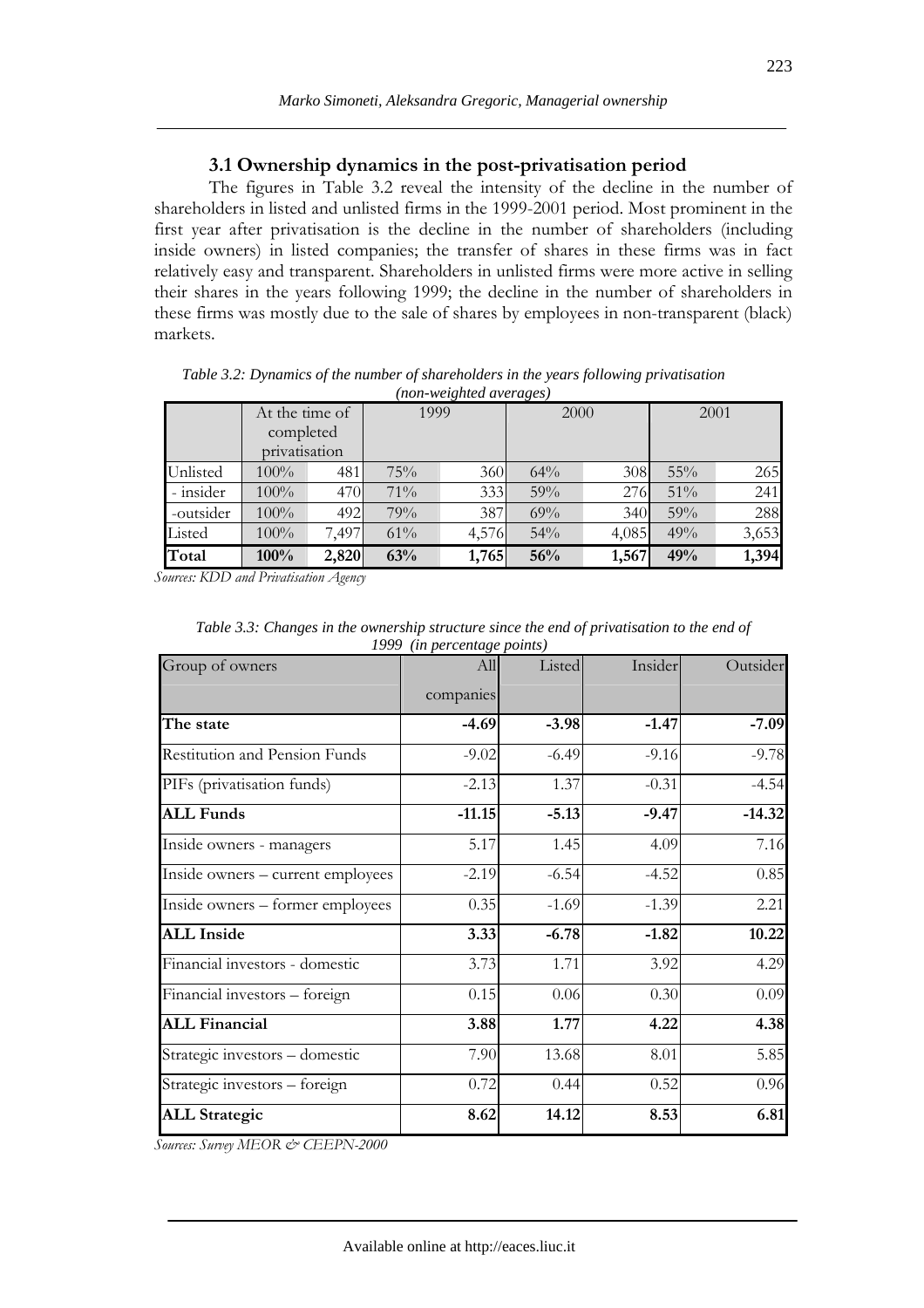There have also been changes in the ownership structure of privatised firms (see Table 3.3). Employees' ownership has been shrinking in the listed firms (-6.78 percent)17, while inside owners in outsider firms have been increasing their stakes (+10.22 percent) and aiming to achieve the majority. In insider firms, insiders are mostly retaining majority stakes.

Most evident within the group of inside owners is the increase in managerial ownership (+5.17 percent), while employee ownership has been decreasing (-2.19 percent). The largest is the growth of managerial ownership in outsider firms (+7.16 percent) and insider firms (+4.19 percent), while this trend is much slower in listed firms  $(+1.45$  percent).

### **3.2 The desired ownership structure from the managerial perspective**

The estimation of the desired (optimal) ownership structure is based on the responses of Slovenian managers to our questionnaires about the optimal ownership structure of their firms. Similarly to other transition countries (Claessens and Djankov, 1998), managers have mostly been guiding the ongoing changes in terms of controlling Slovenian corporations. Hence, we expect the actual ownership structure to approach the desired level in the future years.

The analysis of both trends up to 1999 and the desired ownership structure (see Table 3.4.) leads to the following conclusions:

- 1. The main trends characterising the first years after privatisation (up to the end of 1999) are expected to continue in the future: the ownership share of Funds will decline, mostly on account of an increase in the ownership of strategic investors (up to 23.4 percent) and managers (up to the stated 21.8 percent);
- 2. The PIFs will accompany the state-controlled funds (whose share declined most in the first period) in existing firms in the second period;
- 3. While former employees kept their average stake in the first period (up to 1999), they are expected to sell their shares in the future (the expected decrease of their proportion of shares is from 11.4 percent to 4.8 percent); and
- 4. Foreigners are expected to appear among strategic investors in the second period (after 1999); their share in the capital of privatised firms is expected to rise from 1.02 percent to 6.21 percent.

There is a high level of dissatisfaction associated with the degree of actual ownership seen at the end of privatisation. The actual share obtained by managers (3.86 percent) is well below the desired average level  $(21.8 \text{ percent})^{18}$ ; with regards to the

<sup>17</sup> In these firms, it is very difficult for the employees to gain the majority share. Moreover, they can sell their share at transparent prices and on the organised capital market. 18 The average level of managerial ownership is also relatively low with respect to other market and

transition economies. For example, managers of corporations listed in the USA normally hold between 20 and 40 percent of the voting rights and actively participate in the firm's decision-making (Becht, 2001; Holderness and Sheehan, 2001). Board members of firms listed on the London Stock Exchange, for instance, represent the second most important group of blockholders and on average hold 11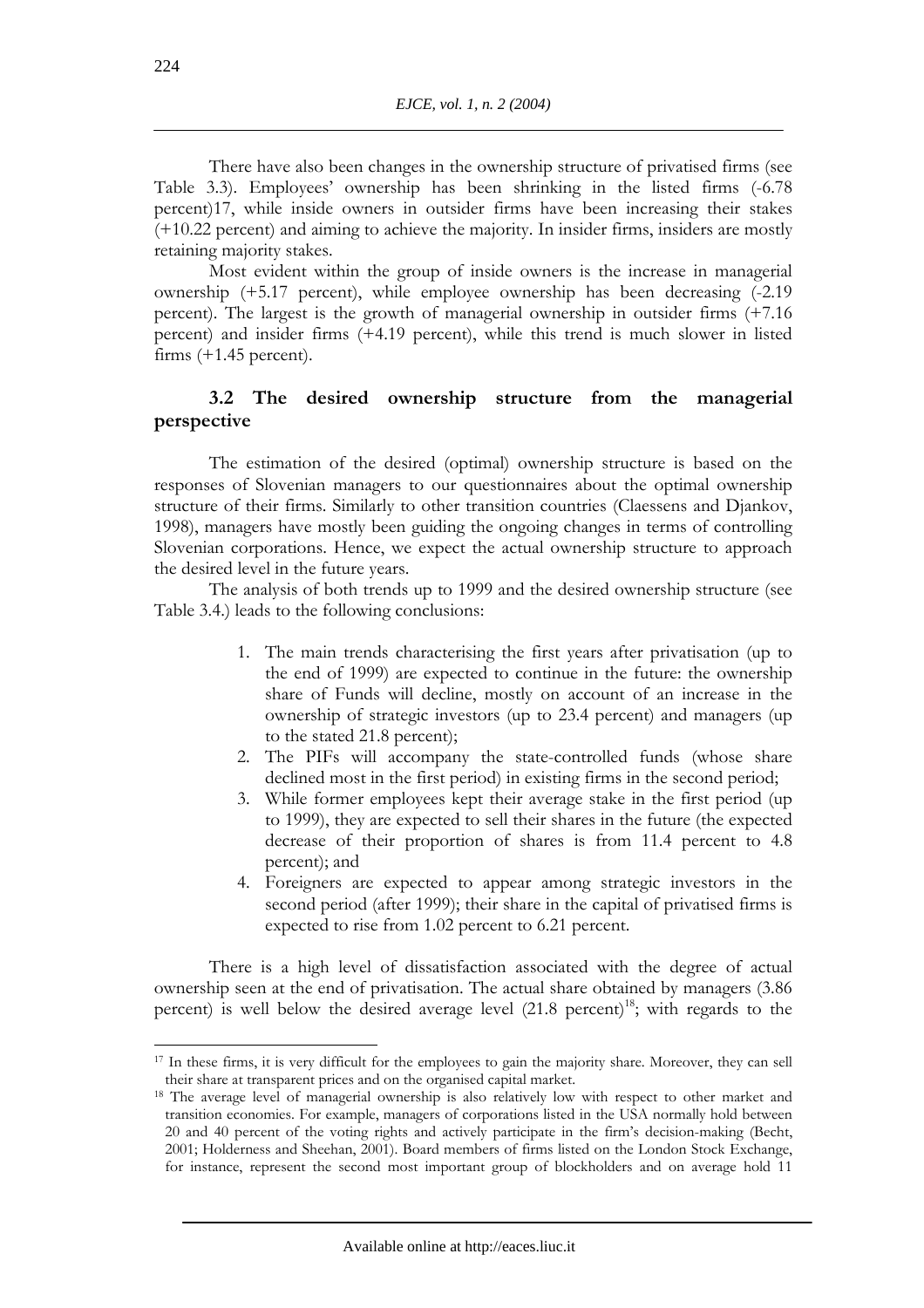latter, the reported desired (or optimal) level of managerial ownership varied among different firm groups (14.47 percent in listed firms, 20.54 percent in insider firms and 25.14 percent in outsider firms).

| Table 3.4: The ownership structure of privatised Slovenian firms: the actual ownership        |
|-----------------------------------------------------------------------------------------------|
| structure at the end of privatisation, at the end of 1999 and the desired ownership structure |
| $N=1$                                                                                         |

|                       |            |          |         |               |               | $(N=183)$   |
|-----------------------|------------|----------|---------|---------------|---------------|-------------|
| Group of              | At the     | End of   | Optimal | Change        | Optimal vs.   | Difference  |
| owners                | time of    | 1999     |         | between       | Privatisation | between End |
|                       | privatisat |          |         | Privatisation |               | of 1999 and |
|                       | ion        |          |         | and End of    |               | Optimal     |
|                       |            |          |         | 1999          |               |             |
| The state             | 7.75%      | 3.06%    | 1.55%   | $-4.69$       | $-6.20$       | $-1.51$     |
| Restitution and       | 21.60%     | 12.58%   | 4.86%   | $-9.02$       | $-16.73$      | $-7.72$     |
| Pension Funds         |            |          |         |               |               |             |
| <b>PIFs</b>           | 19.38%     | 17.25%   | 6.44%   | $-2.13$       | $-12.94$      | $-10.81$    |
| <i>(privatisation</i> |            |          |         |               |               |             |
| funds)                |            |          |         |               |               |             |
| <b>ALL Funds</b>      | 40.98%     | 29.84%   | 11.31%  | $-11.15$      | $-29.67$      | $-18.53$    |
| Inside owners         | 3.86%      | 9.03%    | 21.80%  | 5.17          | 17.94         | 12.77       |
| - managers            |            |          |         |               |               |             |
| Inside                | 29.23%     | 27.04%   | 29.48%  | $-2.19$       | 0.25          | 2.44        |
| owners -              |            |          |         |               |               |             |
| current               |            |          |         |               |               |             |
| employees             |            |          |         |               |               |             |
| Inside                | $11.05\%$  | 11.40%   | 4.80%   | 0.35          | $-6.25$       | $-6.60$     |
| owners -              |            |          |         |               |               |             |
| former                |            |          |         |               |               |             |
| employees             |            |          |         |               |               |             |
| <b>ALL Inside</b>     | 44.14%     | 47.47%   | 56.08%  | 3.33          | 11.93         | 8.61        |
| Financial             | 4.80%      | 8.53%    | 7.31%   | 3.73          | 2.51          | $-1.22$     |
| investors -           |            |          |         |               |               |             |
| domestic              |            |          |         |               |               |             |
| Financial             | 0.03%      | $0.18\%$ | 0.61%   | 0.15          | 0.59          | 0.43        |
| investors-            |            |          |         |               |               |             |
| foreign               |            |          |         |               |               |             |
| <b>ALL</b>            | 4.83%      | 8.71%    | 7.93%   | 3.88          | 3.10          | $-0.78$     |
| Financial             |            |          |         |               |               |             |
| Strategic             | $2.00\%$   | 9.90%    | 16.92%  | 7.90          | 14.92         | 7.03        |
| investors -           |            |          |         |               |               |             |
| domestic              |            |          |         |               |               |             |
| Strategic             | 0.30%      | 1.02%    | 6.21%   | 0.72          | 5.91          | 5.19        |
| investors-            |            |          |         |               |               |             |
| foreign               |            |          |         |               |               |             |
| <b>ALL Strategic</b>  | 2.30%      | 10.92%   | 23.14%  | 8.62          | 20.84         | 12.22       |
| <b>TOTAL</b>          | 100.00%    | 100.00%  | 100.00% |               |               |             |

*Sources: Survey MEOR & CEEPN - 2000* 

 $\overline{a}$ 

percent of voting rights; about 65 percent of these shares are held by chief executives (Goergen and Reeneboog, 2001). Estrin et al. (1997) report a 17-percent managerial ownership, while substantially lower stakes (2.5 percent) have been reported for Czech Republic (Claessens and Djankov, 1998).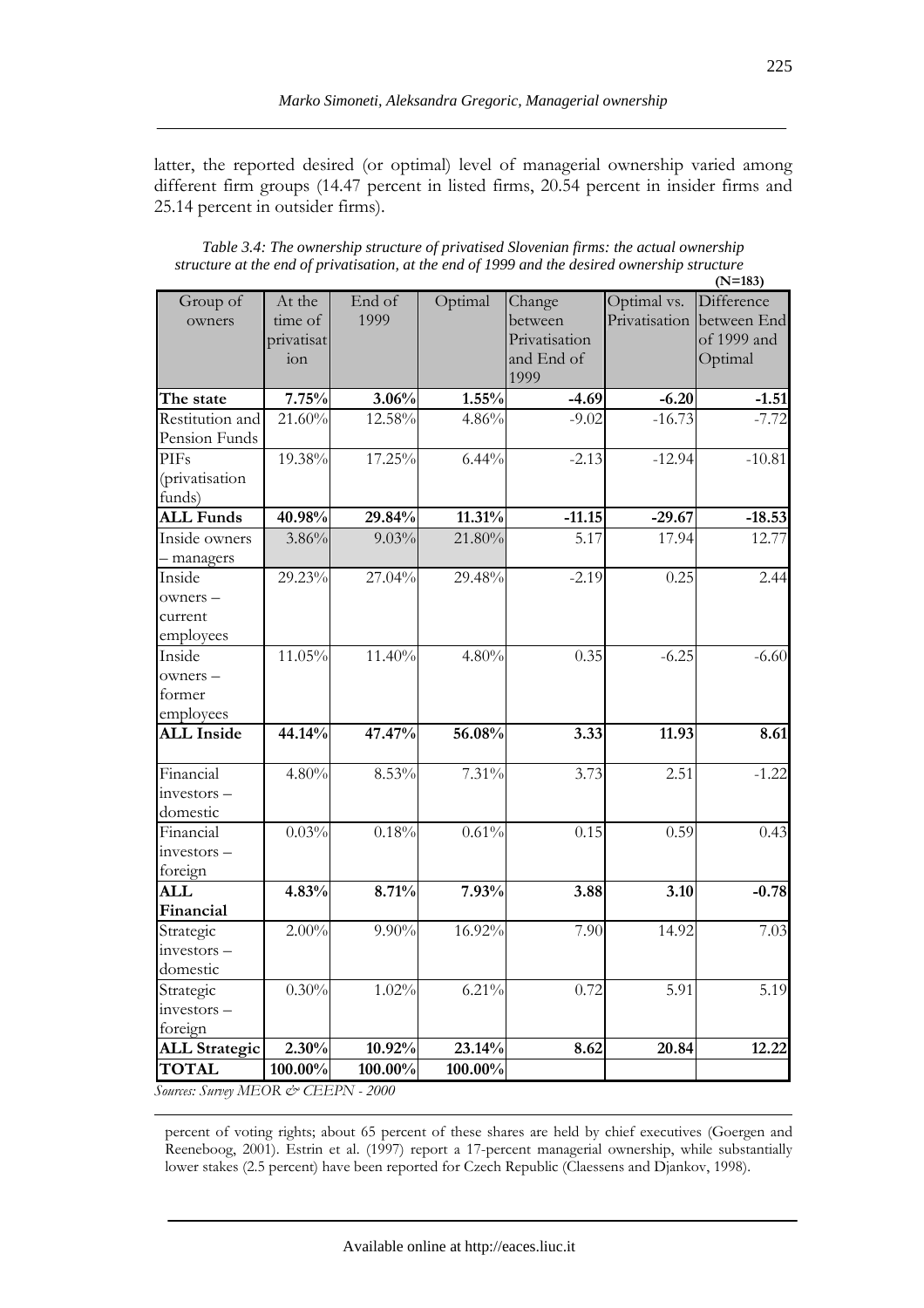At the end of 1999, the difference between the actual and desired level of managerial ownership remained high (14.3 percent for outsider firms, 11.48 percent for insider firms, 11.62 percent for listed firms); the high level of dissatisfaction of Slovenian managers with the current ownership structure is further confirmed by our latest survey (end of 2001). As shown in Figure 3.1, Slovenian managers want their own stakes and the stakes of strategic investors to be higher (10.83 percentage points more for managers, 7.7 percentage points more for strategic investors), while the Funds (statecontrolled funds and PIFs) are expected to further decrease their participation in firms' capital and control. Figure 3.1 clearly shows that Slovenian managers intend to boost their controlling power by increasing their own ownership stakes rather than by simply relying on the support of other inside owners. Managerial support for insider distribution and buy-outs as privatisation methods may well have been guided by the fact that managers perceived the insider (employee) ownership as a transitional phase, resulting in pure managerial ownership in the period following privatisation. Given that most of the stated changes have been going on in unlisted firms, the transparency of share transfers is crucial for shares to be transferred at 'fair' prices as well as for the efficiency of managerial ownership and its impact on firm performance in the future.





## **4. Managerial ownership and firm performance in Slovenia: the main hypotheses**

The observed increases in managerial ownership raise the question of the impact of these changes on firm performance in Slovenia in the 1995-1999 period. The growing ownership blocks could, on one hand, provide managers with incentives to maximise firm value; providing the right incentives to managers becomes even more important when considering the rent-seeking behaviour of outside, institutional investors and the relatively dispersed ownership structure that characterised Slovenian firms at the end of privatisation (see Prasnikar and Gregoric, 2002; Gregoric et al.; 2000; Nuti, 1997). In this regard Prasnikar and Gregoric (2002), for example, find that firms with stronger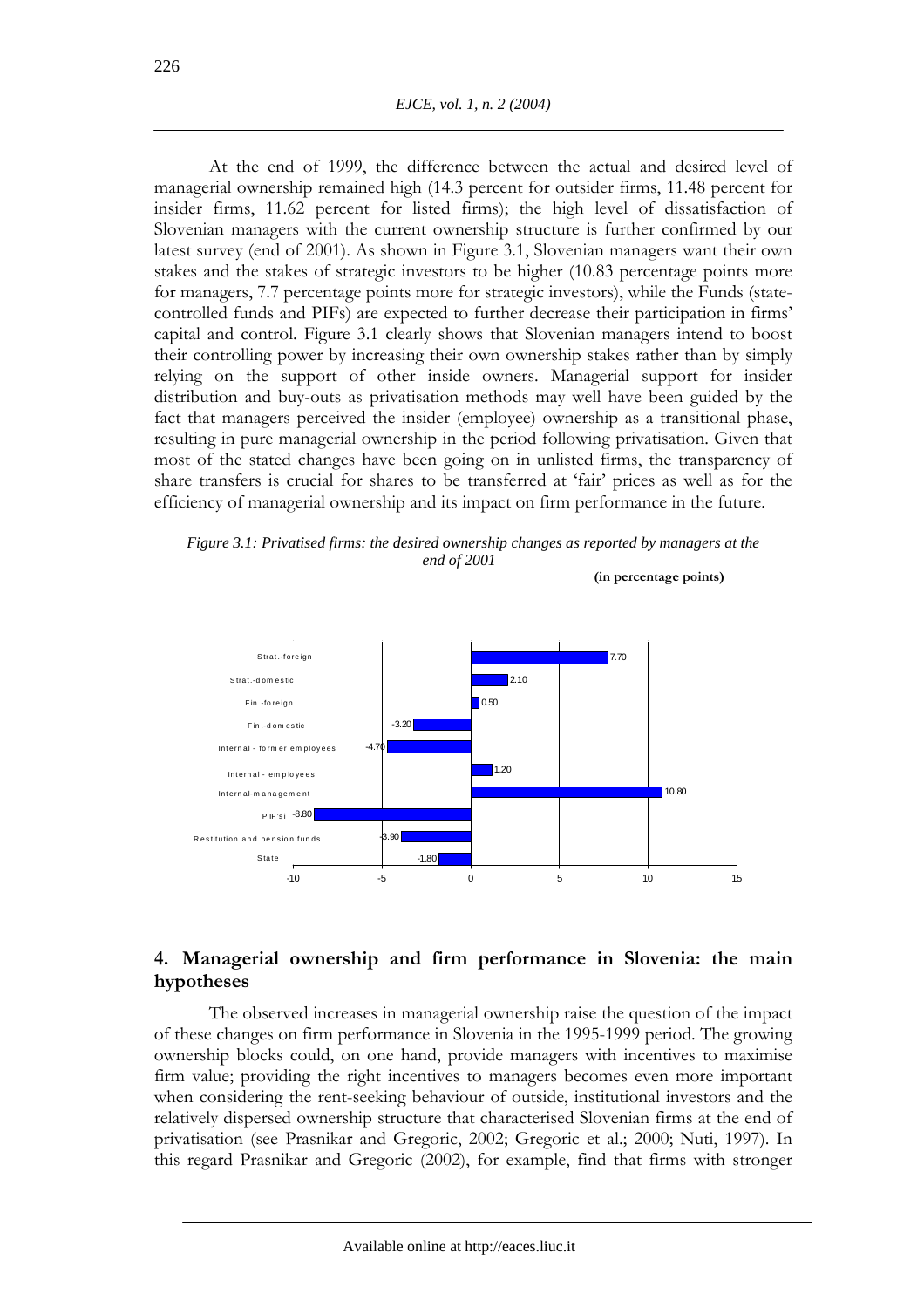managers are better at promoting the internationalisation of their activities, are most successful in exploiting market niches, developing new products and assign greater importance to financial goals; managers successfully balance the interests of different interest groups, while their power increases with the shares of inside owners. However, with large ownership stakes the desire to expropriate the private benefits of control might outweigh any incentive effect associated with managerial ownership. The desire for entrenchment could be particularly strong in Slovenia due to the importance of managers as stakeholders prior to transition (see Prasnikar and Svejnar, 1991), managers' position in society, the low managerial turnover (see Knezevic et al., 2004) and the absence of an active managerial labour market. Given that employee ownership often represents 'hidden' support for managers (Gregoric, 2003), the entrenchment effect might prevail with relatively low managerial stakes. Hence, the following hypotheses emerge:

#### *H1: Managerial ownership on average has a positive impact on firm performance.*

*H2: However, this relationship is non-monotonic since at some point entrenchment effects might prevail over the incentive effect. Due to insider support of managers, the absence of a managerial market and low executive turnover, the entrenchment effect might prevail already at low levels of managerial ownership.* 

We further estimate the effects of managerial ownership with regards to the desired (optimal) level of ownership – the one aligning the ownership of each of the different stakeholder groups with their importance for the firm's success and the one balancing the positive and negative effects of ownership. Here we assume the desired (optimal from the managerial point of view) ownership structure differs from the ownership structure resulting from privatisation; there was neither time nor the political willingness to search for the 'optimal' owners during privatisation. As a consequence, firms ended up with bigger or smaller differences between the actual and desired (optimal) ownership structure, namely with the so-called 'ownership gap'. The estimated average 'ownership gap' and hence the estimated frustration with the actual ownership for the 182 firms in our sample is reported in Figure 3.1. The same figure could be drawn for any individual firm in our sample, with larger deviations from the optimal structure leading to higher managerial frustration (dissatisfaction) and hence worse firm performance.19 Given the 'management control bias' in Slovenian firms after privatisation and hence the limited incentives stemming from the direct equity holdings of managers, we expect the frustration with managerial ownership to be most important with regard to its impact on firm performance<sup>20</sup>. In this respect, we can draw the following hypotheses:

*H3: The optimal ownership structure, which ensures a high level of firm performance, is endogenous and determined (among other things) by the initial firm performance, firm size, industry, investment risk, sales' variability, institutional and economic framework in which the firm operates.* 

<sup>&</sup>lt;sup>19</sup> Here we use a simple quantitative measure of the gap as the average difference between the optimal and actual ownership stake in percentage points for the different owner groups. For the 10 groups shown in Figure 3.1, this difference varies between 0 and 20 percent.<br><sup>20</sup>Managerial frustration is measured by the difference between the optimal and actual managerial

ownership stake, in percentage points (varying between 0 and 100 percent for the firms in our sample).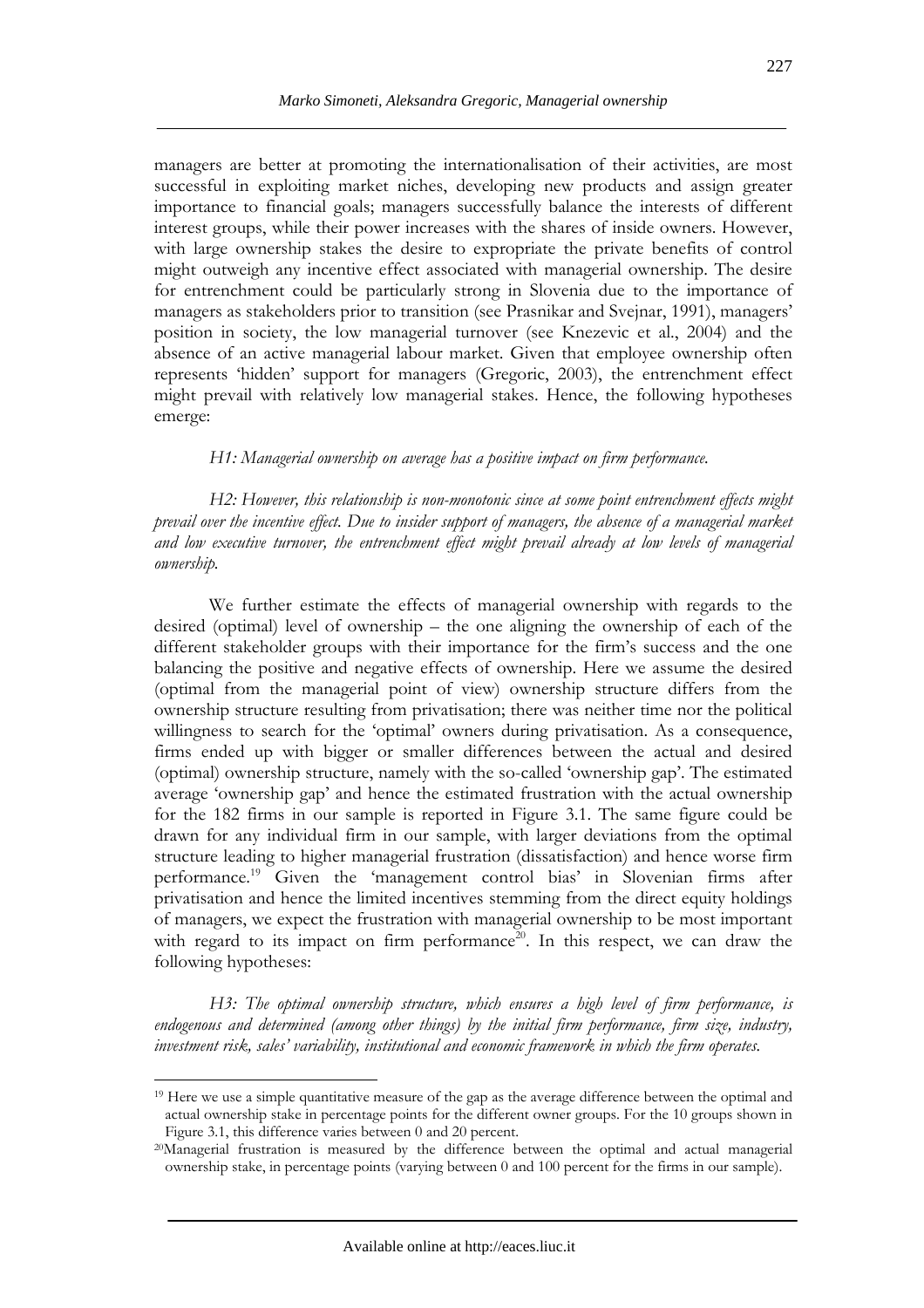*H4: The Slovenian mass privatisation created a gap between the desired (optimal) and the actual ownership structure (ownership gap), which negatively influences firm performance. The larger the ownership gap (and hence the frustration with ownership) the worse the firm performance.* 

The latter hypothesis implicitly means that increases in managerial ownership up to the desired ownership shares should have a positive impact on firm performance since they reduce managers' dissatisfaction with the current ownership structure. On the other hand, increases of ownership that are above the desired ownership share should have a negative impact on firm performance. Hence,

*H5: Given the relatively high employee ownership (in relation to the desired level), we expect to observe a negative relationship between insider ownership and firm performance. On the other hand, given the relatively low initial managerial ownership we expect that increases in managerial ownership leading towards the optimal share will have a positive impact on firm performance.* 

*H6: The opportunities for gaining the private benefits of control are larger for managers than for other owner groups. Hence, we expect the managerial frustration with the actual ownership structure to have more prominent negative effects on firm performance.* 

Given the characteristics of listed and unlisted firms (see Chapter 3.1), the reasons for share buying by management are expected to be quite varied. In listed firms, with limited under-pricing, managers are willing to increase their stake only when they expect the firm's performance (and consequently their share value) to increase in the future. In unlisted firms, with substantial under-pricing, management can realise capital gains even if there are no positive effects on firm performance.

*H7: Since the managers of listed firms have been buying shares at market prices and in a transparent way and since in these firms their reliance on insider support is relatively limited, the positive relationship between managerial ownership and firm performance should be stronger than in unlisted firms where share transfers are often motivated by under-pricing and speculative reasons.* 

While successfully acquiring shares in their firms, managers in this transition period are unwilling to damage the firm's long-term performance and economic efficiency. This, however, might not be true with regard to the firm's financial performance since these results are short-term and have to be shared with the owners who are about to exit the firm. By lowering firm financial results, managers also lower the price of shares they acquire. In the absence of outside financing, managers might actually effectively expropriate corporate funds in order to finance share acquisitions (e.g. debt financing of the acquisition of a firm's own shares; cross-ownership arrangements; cross-financing of management share increases among related firms etc.). These negative effects on a firm's financial performance are realised ex ante, namely prior to the actual increase of managerial ownership. Hence,

*H8: Managerial dissatisfaction (frustration) with the ownership share has a negative impact on the short-term, financial performance of firms, while no such effects are expected with regard to firms' long-term economic efficiency.*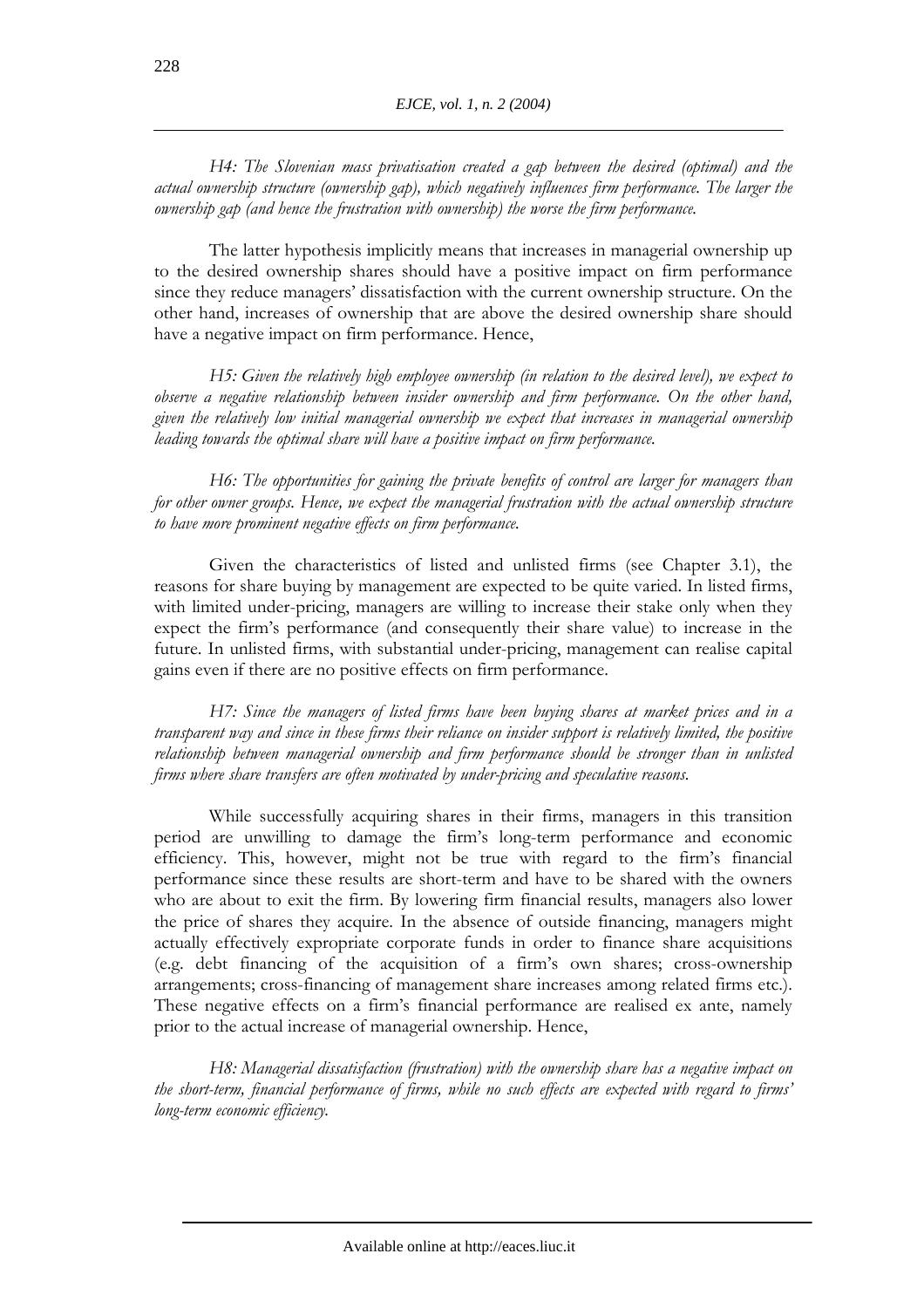*H9: In the transition period (while approaching the optimal structure), a firm's financial performance can be better explained by the planned increases in managerial ownership (which has a negative impact) than the actual increases in managerial ownership (which create incentives and hence positively effect the firm's financial performance).* 

## **5. The empirical model and data**

 $\overline{a}$ 

The hypotheses on managerial ownership are tested on a sample of 182 firms in the period 1995-99. A detailed description of the firms in the sample is provided in Simoneti et al. (2001). Hypotheses on economic efficiency are tested with the Total Factor Productivity Model (TFP model) with estimations of the marginal production function constructed by regressing the 5-year cumulative changes in the employment of labour and capital on the 5-year cumulative increase in sales, while adding variables reflecting managerial ownership and controlling for industry. We therefore try to detect whether the changes in output which are not due to changes in capital or labour can be attributed to managerial ownership.

The analysis of financial performance in the 1995-1999 period is based on the EBITDA/SALES ratio in 1999, regressed on initial financial performance, industry dummies and selected ownership variables. The EBITDA (an approximation of a firm's operational cash flow) is a better measure of a firm's financial performance (than, for example, profits) since it is most reliable and allows little accounting discretion<sup>21</sup>. Similarly, the total sales value seems to be a more reliable measure than the value of firms' capital or total assets. The initial firm performance is included in order to correct for the initial differences in firm performance. The main question is hence whether ownership characteristics, besides the initial performance levels and industry differences, contribute anything to explaining the differences in firm performance at the end of 1999.

A description of the variables used in the empirical analysis is provided in Tables 5.1 and 5.2. Before testing the two models (TFP and financial performance) in our sample of 182 firms we tested the same 5-year cumulative models on a larger sample of firms. The results for the basic model (column 1) and for the models including dummies for privatisation methods (column 2) are presented in Table 5.3. The significant negative sign for insider and outsider firms confirms that, on average, listed firms perform better (both with regard to economic efficiency and financial performance), while correcting for initial firm performance (endogeneity of the selection of privatisation method). Similar results with respect to privatisation methods in Slovenia are reported by Simoneti et al. (2003a) using annual data for the same period, which confirms the validity of both models including when applied to 5-year data. In order to test the stated

<sup>21</sup> Financial measures based on net profits are particularly problematic in Slovenia due to the peculiarities of the country's accounting system, namely the treatment of the revaluation (revalorisation) of balance sheet items, which directly affect firms' profits. Up until amendments to the Companies Act (2001) and the introduction of new Accounting Standards (SAS, 2002,) Slovenian firms stated their assets, claims, liabilities and capital at their actual values, revaluated on the basis of the retail index or, in the case of short-term investments and long-term investments in loans or liabilities, on the basis of an agreement with their creditors or debtors. Normally, this 'revaluation' reduced firms' profits and caused an undervaluation of Slovenian firms with respect to Western firms (International Accounting Standards only provide for this kind of revaluation in a hyperinflation scenario) and provided firms with a large amount of discretion in drawing up their financial statements.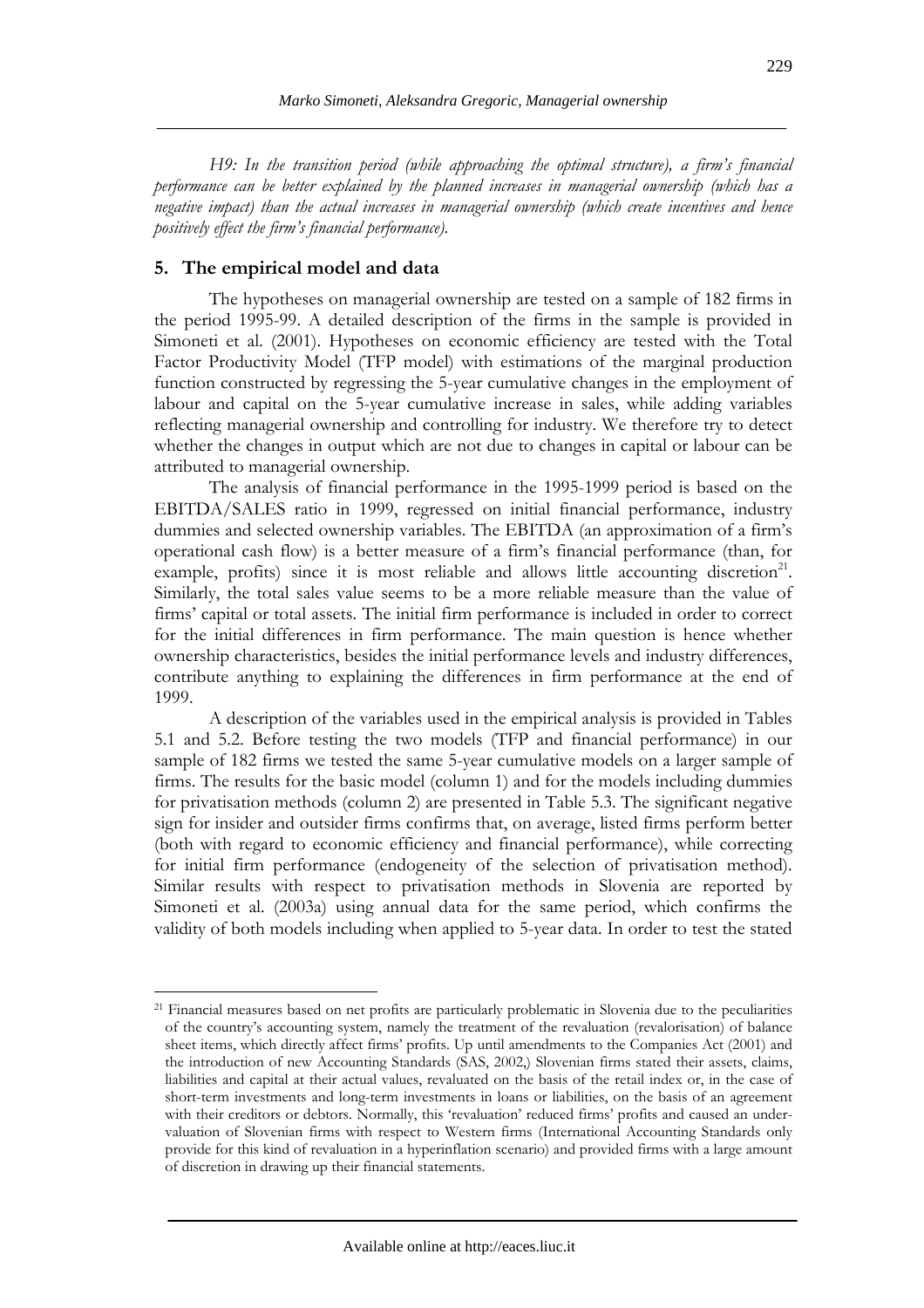hypotheses on managerial ownership, we proceed by replacing the privatisation dummies with other ownership variables on our sample of 182 firms.

|                                          | on of me vanaotes asea m 111 moder and financial mod                                                                                                                                                                                                                                                            |
|------------------------------------------|-----------------------------------------------------------------------------------------------------------------------------------------------------------------------------------------------------------------------------------------------------------------------------------------------------------------|
| $\Delta$ sales                           | Change in output expressed as the difference of logarithms of sales for<br>1999 and 1995. In analysing economic efficiency in the TFP model, the<br>marginal production function was estimated on differences of logarithms<br>(the estimated coefficients thus represent growth rates for a 5-year<br>period). |
| $\Delta$ labour                          | Change in employed labour in the 1995-99 period.                                                                                                                                                                                                                                                                |
| $\Delta$ capital                         | Change in employed capital in the 1995-99 period.                                                                                                                                                                                                                                                               |
| $Y = EBITDA/S$                           | Financial performance in the final year (1999) expressed as the ratio of                                                                                                                                                                                                                                        |
| <b>ALES</b>                              | operational cash flow (EBIT plus depreciation of assets) to sales (in %).                                                                                                                                                                                                                                       |
| $Y_0$                                    | Initial financial performance at the time of privatisation (1995).                                                                                                                                                                                                                                              |
| m1                                       | Initial managerial ownership in privatisation (in %).                                                                                                                                                                                                                                                           |
| m2                                       | Final managerial ownership in 1999 (in %).                                                                                                                                                                                                                                                                      |
| n1                                       | Initial insider ownership (managers, employees, former employees) in<br>privatisation (in %).                                                                                                                                                                                                                   |
| n2                                       | Final insider ownership in 1999 (in %).                                                                                                                                                                                                                                                                         |
| $(m1)2$ , $(m2)2$ ,<br>$(n1)2$ , $(n2)2$ | Squares of the ownership shares, included to test for non-linearity<br>between performance and ownership of managers and inside owners.                                                                                                                                                                         |
| L, I, E                                  | Dummies for listed companies ( $L = 1$ ), internal unlisted companies ( $N =$<br>1) and external unlisted companies ( $E = 1$ ).                                                                                                                                                                                |
| lamp1, lamp2,<br>lamp3                   | Correction factors to eliminate initial differences in performance across<br>ownership groups of companies: L, I, E (so-called Mills' ratios).                                                                                                                                                                  |
|                                          |                                                                                                                                                                                                                                                                                                                 |
| P1, P2, P3, P4                           | Dummies for the level of legal protection of managers as shareholders:                                                                                                                                                                                                                                          |
|                                          | P1: $m \le 10\%$ , small shareholders                                                                                                                                                                                                                                                                           |
|                                          | P2: $10\% \le m < 25\%$ , minority shareholders without veto power                                                                                                                                                                                                                                              |
|                                          | P3: $25\% \le m < 50\%$ , minority shareholders with veto power                                                                                                                                                                                                                                                 |
|                                          | P4: $50\% \le m$ , majority shareholders                                                                                                                                                                                                                                                                        |

*Table 5.1: Description of the variables used in TFP model and financial model*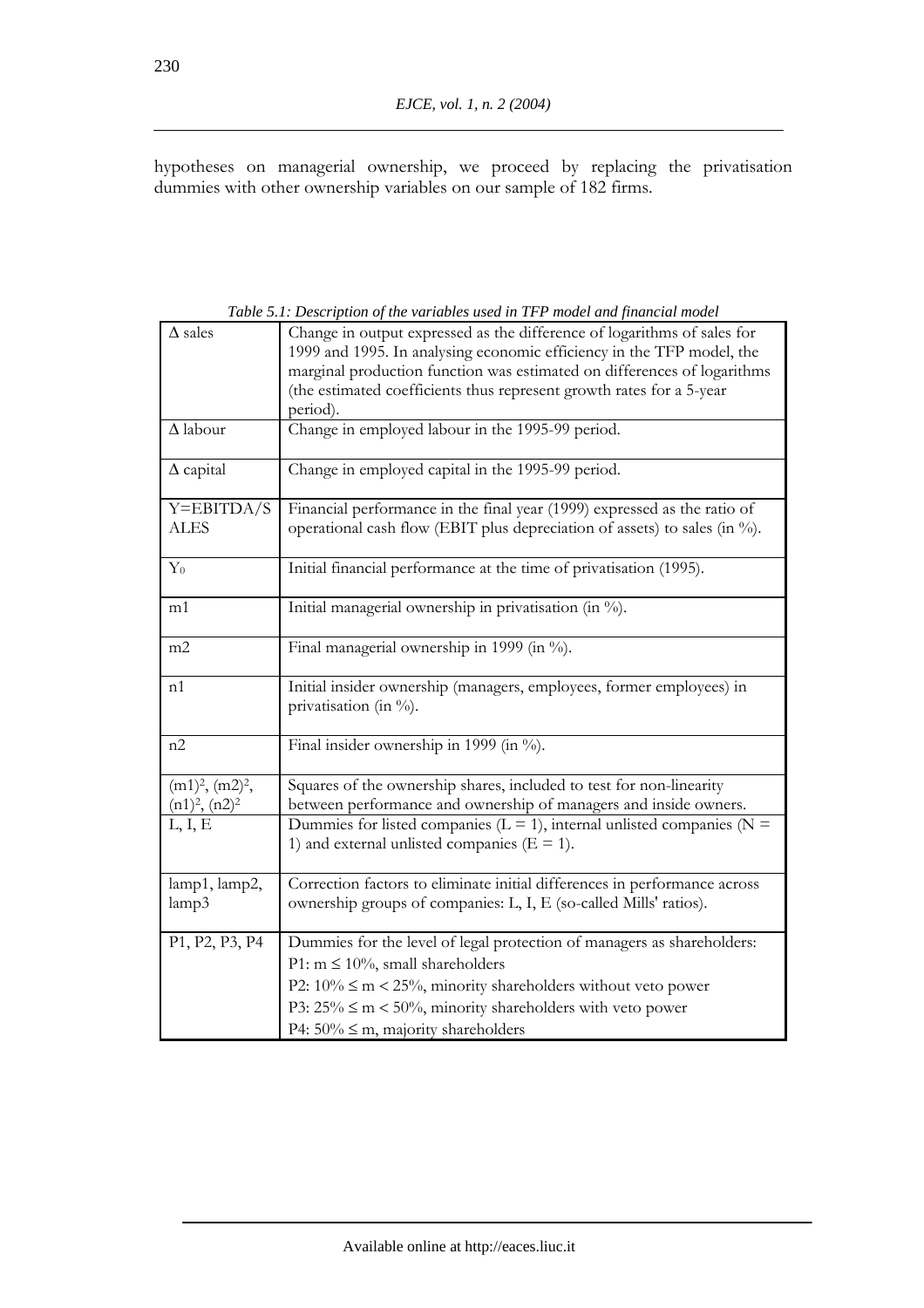#### *Table 5.2: Description of the ownership gap variables for all groups of owners, for managers and for inside owners in the 1995-99 period*

| GAP<br>1<br>GAP<br>2<br>GAP | Initial ownership gap in privatisation, expressed as the average absolute difference<br>between the desired and actual ownership share for all 10 groups of owners (in<br>$\%$ ).<br>Final ownership gap in 1999, expressed as the average absolute difference<br>between desired and actual ownership share for all 10 groups of owners (in %).<br>Change in ownership gap 1995-99, expressed as the difference between GAP1 |
|-----------------------------|-------------------------------------------------------------------------------------------------------------------------------------------------------------------------------------------------------------------------------------------------------------------------------------------------------------------------------------------------------------------------------------------------------------------------------|
| 3                           | and GAP2 (in $\%$ ).                                                                                                                                                                                                                                                                                                                                                                                                          |
| mG                          | Initial managerial ownership gap expressed as the difference between the desired                                                                                                                                                                                                                                                                                                                                              |
| AP1                         | and actual ownership share for managers in 1995 (in %).                                                                                                                                                                                                                                                                                                                                                                       |
| mG                          | Final managerial ownership gap, expressed as the difference between the desired                                                                                                                                                                                                                                                                                                                                               |
| AP <sub>2</sub>             | and actual ownership share for managers in 1999 (in %).                                                                                                                                                                                                                                                                                                                                                                       |
| mG                          | Change in managerial ownership gap 1995-99, expressed as the difference                                                                                                                                                                                                                                                                                                                                                       |
| AP3                         | between mGAP1 and mGAP2 (in %).                                                                                                                                                                                                                                                                                                                                                                                               |
| nGA<br>P <sub>1</sub>       | Initial insider ownership gap (managers, employees, former employees) expressed<br>as the difference between the desired and actual ownership share for inside<br>owners in 1995 (in $\%$ ).                                                                                                                                                                                                                                  |
| nGA                         | Final insider ownership gap, expressed as the difference between the desired and                                                                                                                                                                                                                                                                                                                                              |
| P2                          | actual ownership share for inside owners in 1999 (in %).                                                                                                                                                                                                                                                                                                                                                                      |
| nGA                         | Change in insider ownership gap 1995-99, expressed as the difference between                                                                                                                                                                                                                                                                                                                                                  |
| P <sub>3</sub>              | nGAP1 and nGAP2 (in %).                                                                                                                                                                                                                                                                                                                                                                                                       |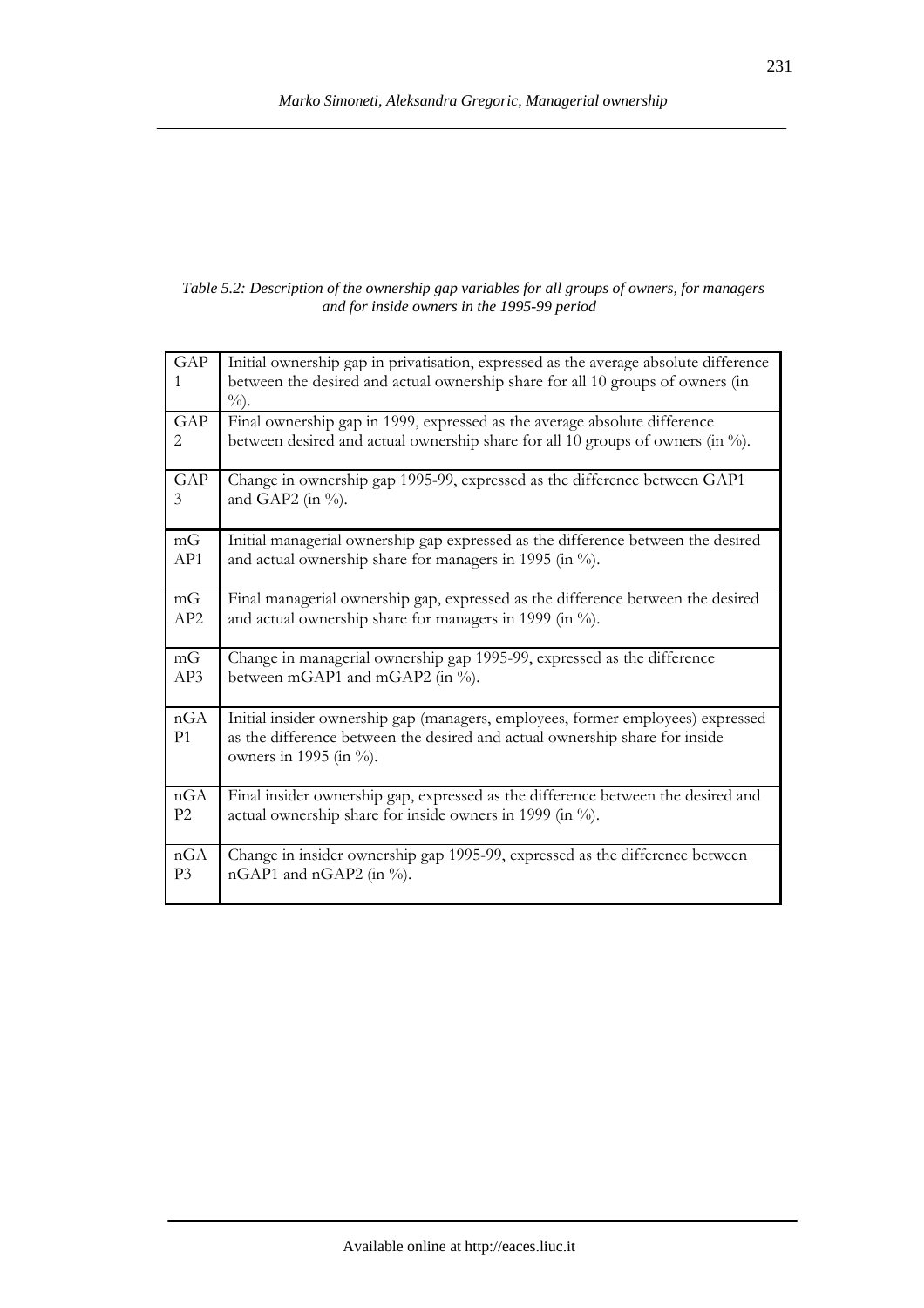|                    | <b>TFP</b> Model |                | <b>Financial Model</b> |               |
|--------------------|------------------|----------------|------------------------|---------------|
|                    | (1)              | (2)            | (1)                    | (2)           |
| $\Delta$ capital   | 0.39             | 0.409          |                        |               |
|                    | $(7.741)$ ***    | $(8.20)$ ***   |                        |               |
| $\Delta$ labour    | 0.75             | 0.74           |                        |               |
|                    | $(18.579)$ ***   | $(18.178)$ *** |                        |               |
| $Y_0$              |                  |                | 0.590                  | 0.638         |
|                    |                  |                | $(9.183)$ ***          | $(9.268)$ *** |
| I                  |                  | $-0.597$       |                        | $-20.702$     |
|                    |                  | $(-2.379)$ **  |                        | $(-2.266)$ ** |
| E                  |                  | $-0.711$       |                        | $-11.185$     |
|                    |                  | $(-2.533)$ **  |                        | $(-1.085)$    |
| Sector dummies?    |                  | <b>YES</b>     |                        | <b>YES</b>    |
|                    | <b>YES</b>       |                | YES                    |               |
| Correction<br>for  |                  | <b>YES</b>     |                        | <b>YES</b>    |
| selection          |                  |                |                        |               |
| Constant           | <b>YES</b>       | <b>YES</b>     | <b>YES</b>             | <b>YES</b>    |
| Adj $R^2$          | 0.6285           | 0.6410         | 0.2340                 | 0.269         |
| F-stat             | 28.48            | 24.89          | 5.96                   | 6.10          |
| No. of observation | 407              | 389            | 407                    | 389           |

| Table 5.3: Estimation of the basic 5-year cumulative models on a large sample before |
|--------------------------------------------------------------------------------------|
| including the managerial (insider) ownership variables                               |

*t-statistics in parentheses; \*\*\*, \*\* and \* indicate the statistical significance of coefficients at 1, 5 and 10 percent, respectively* 

#### **6. Managerial ownership and firm performance. Empirical results**

The main results of the models testing the relationship between managerial (insider) ownership and firm performance are summarised in Table 6.1. The following conclusions can be drawn:

- 1. Managerial ownership usually has a positive effect on firm financial performance, while no such effect is observed for economic efficiency or total factor productivity growth. The hypothesis *H1* hence holds true only for financial performance, which is mostly short-term oriented and a less important indicator of long-term firm performance;
- 2. The effect of managerial ownership on firm financial performance is positive and significant for unlisted firms, while this relation is not significant for firms listed on the Stock Exchange. Hence, managerial ownership in Slovenia does not seem to result from the alternative mechanisms of agency problem solving in firms with dispersed ownership (which is mostly the case for listed firms). One possible explanation is that the pressures of other outside owners in listed firms by themselves ensure good financial performance, while in unlisted firms (with passive outside owners) performance improves only with a higher managerial stake. The observed positive effect in unlisted firms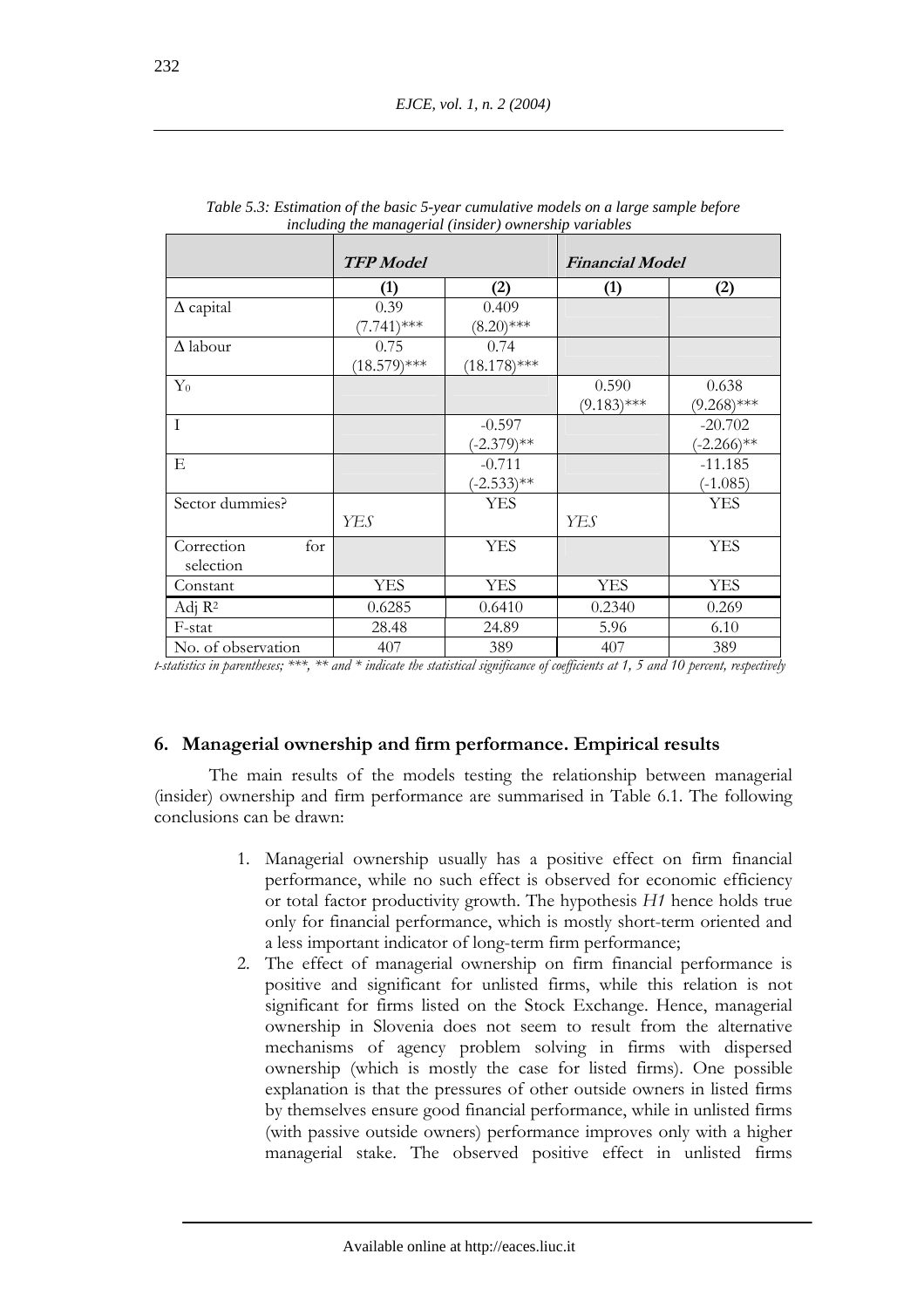somewhat contradicts the *H7* that managers in unlisted firms acquire shares (in the black market) only for speculative reasons and not for economic reasons;

- 3. The positive effect of managerial ownership is confirmed only for stakes exceeding 10 percent. The incentives for good financial performance for those managers holding below 10 percent of shares are probably too small to outweigh the private benefits of control that can be, given the relatively passive outside owners and the insiders' support, gained irrespective of their ownership shares;
- 4. The finding stated in 3 above confirms the nonlinear relationship between managerial ownership and firm performance (consistent with H2). Contrary to developed market economies where managerial ownership first has a positive effect and the entrenchment effect prevails above a given share of managerial ownership, we observe an U-shape relationship for Slovenia. The estimated coefficients (-2.7 for m2 and 0.084 for (m2)2) indicate that the function reaches its minimum at 16 percent ownership, at which incentive effects (positive effects) prevail over entrenchment effects (see Figure 6.1). Hence, the standard explanation of managerial ownership as one of the mechanisms reducing the agency problem does not seem to fit into the Slovenian story. Here, we must bear in mind that due to passive outside owners (funds) and, on the other hand, passive and supportive inside owners, Slovenian managers already enjoyed substantial power at the end of privatisation, despite their relatively limited ownership shares. Hence, the private benefits of control that accrued to the managers are not directly linked to their ownership stakes but to the passivity of other owners. Hence, managers start behaving like real owners (and consequently are concerned about the firm's financial performance) only when they reach a determinate ownership share; it is only at this point that their share is high enough for the incentive effect to prevail over the entrenchment effect;
- 5. The influence of insider ownership on firm financial performance is less clear; when significant, the relation is negative. When below 25 percent, insider ownership has a negative and significant impact on firm economic efficiency (TFP). With minority stakes, inside owners have no substantial power in corporate decision-making (e.g. the right of veto) and hence they find it more difficult to identify with the firm;
- 6. The negative influence of insider ownership is significant for listed companies, while no such effect is observed for unlisted firms. This is consistent with the finding in point 5 above since insider ownership tends to be lower in listed firms. Hence, private benefits prevail in the case of inside owners even with the higher investor protection in listed firms. In fact, inside owners share substantial decision-making power in Slovenian firms regardless of their actual ownership share; hence, with minority stakes employees have a low level of motivation to behave like owners and end up exploiting their ownership in order to consolidate their position in the firm's decision-making.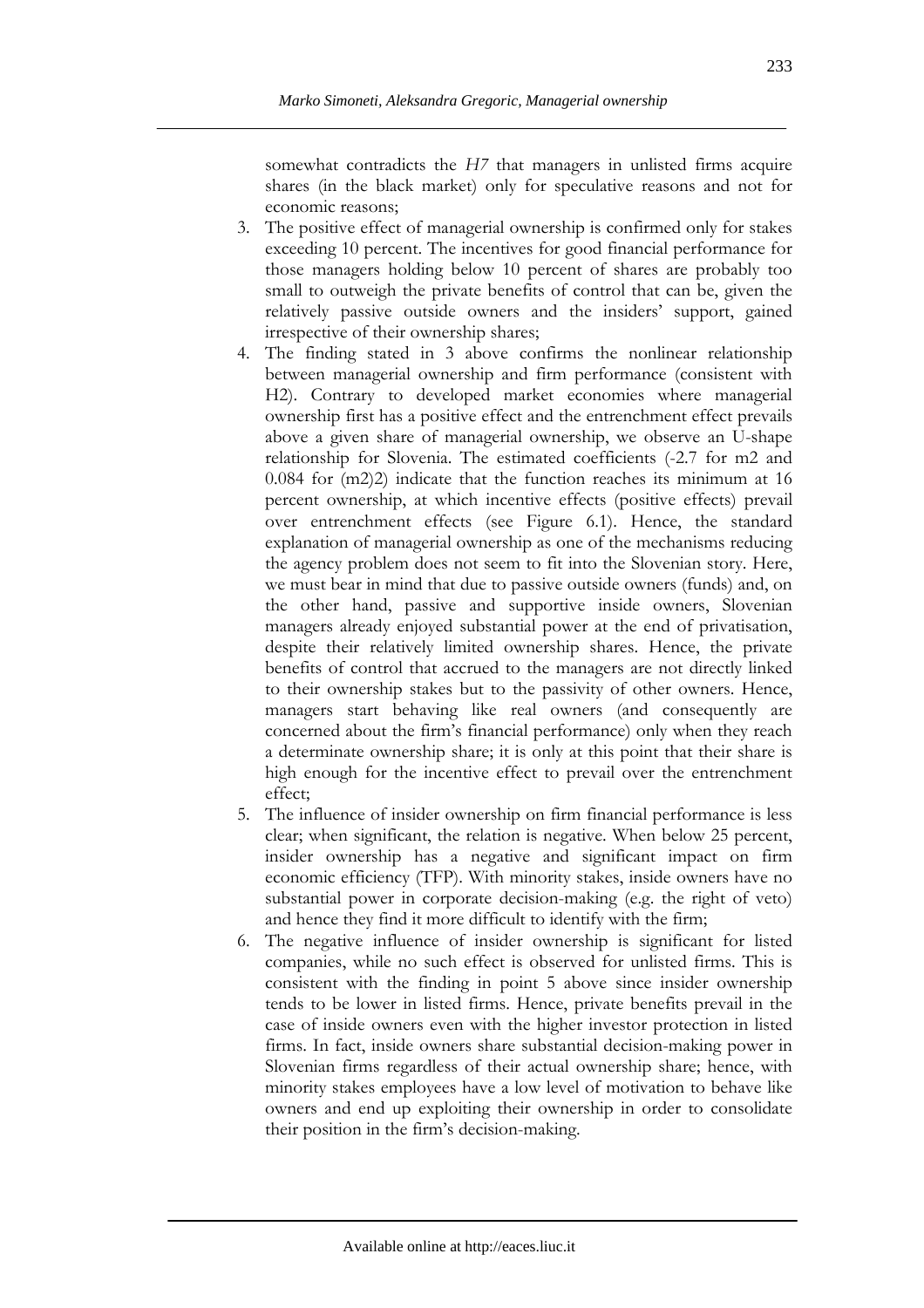|                              | <b>TFP Model</b> | <b>Financial Model</b>   |  |
|------------------------------|------------------|--------------------------|--|
| Management Ownership         |                  |                          |  |
| m1                           |                  |                          |  |
| m2                           |                  | $(+)^*$                  |  |
| $\Delta$ m                   |                  |                          |  |
| Listed $(J=1)$ ; m2          |                  |                          |  |
| Non-listed $(J=0)$ ; m2      |                  | $(+)^{**}$               |  |
| $[0\% - 10\%]$ (P1=1); m2    |                  |                          |  |
| [ $10\% - 25\%$ ] (P2=1); m2 |                  |                          |  |
| [ $25\% - 50\%$ ] (P3=1); m2 |                  | $(+)^*$                  |  |
| [50%-100%] (P4=1); m2        |                  |                          |  |
| m1, (m1) <sup>2</sup>        |                  |                          |  |
| m2, (m2) <sup>2</sup>        |                  | $(-)^{**}$ , $(+)^{***}$ |  |
| <b>Insider Ownership</b>     |                  |                          |  |
| n1                           |                  |                          |  |
| n2                           |                  |                          |  |
| $\Delta n$                   |                  |                          |  |
| Listed $(J=1)$ ; n2          |                  | $(\text{-})^*$           |  |
| Non-listed $(I=0)$ ; n2      |                  |                          |  |
| $[0\% - 10\%]$ (P1=1); n2    | $(-)$ ***        |                          |  |
| [ $10\% - 25\%$ ] (P2=1); n2 |                  |                          |  |
| [ $25\% - 50\%$ ] (P3=1); n2 |                  |                          |  |
| [50%-100%] (P4=1); n2        |                  |                          |  |
| $n1, (n1)^2$                 |                  |                          |  |
| $n2, (n2)^2$                 |                  |                          |  |

| Table 6.1: Significance of managerial and insider ownership variables in TFP models and |
|-----------------------------------------------------------------------------------------|
| financial models, 1995-99                                                               |

*\*\*\*, \*\* and \* indicate the statistical significance of coefficients at 1, 5 and 10 percent, respectively*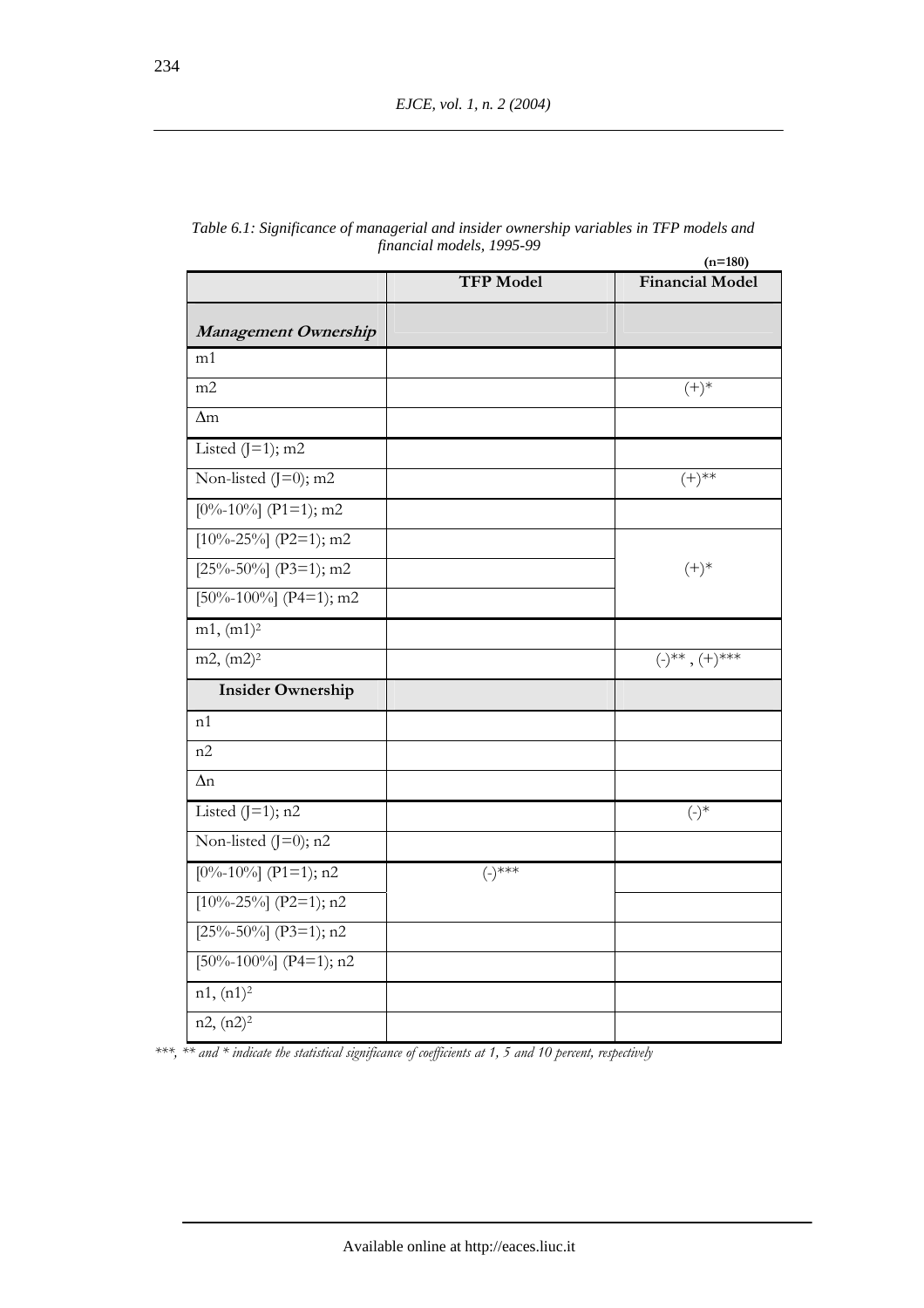| financial models, 1993-99    | TFP Model | $(n - 100)$<br>Financial Model                        |
|------------------------------|-----------|-------------------------------------------------------|
| Management Ownership         |           |                                                       |
| m1                           |           |                                                       |
| m2                           |           | $^{(+)*}$                                             |
| $\Delta$ m                   |           |                                                       |
| Listed $(J=1)$ ; m2          |           |                                                       |
| Non-listed $(J=0)$ ; m2      |           | $(+)^{**}$                                            |
| $[0\% - 10\%]$ (P1=1); m2    |           |                                                       |
| [ $10\% - 25\%$ ] (P2=1); m2 |           |                                                       |
| [ $25\% - 50\%$ ] (P3=1); m2 |           | $(+)^*$                                               |
| [50%-100%] (P4=1); m2        |           |                                                       |
| m1, (m1) <sup>2</sup>        |           |                                                       |
| $m2, (m2)^2$                 |           | $(\hbox{-})^{\ast\ast}$ , $(\hbox{+})^{\ast\ast\ast}$ |
| <b>Insider Ownership</b>     |           |                                                       |
| n1                           |           |                                                       |
| n2                           |           |                                                       |
| $\Delta n$                   |           |                                                       |
| Listed $($ J=1 $)$ ; n2      |           | $(-)^*$                                               |
| Non-listed $(J=0)$ ; n2      |           |                                                       |
| $[0\% - 10\%]$ (P1=1); n2    | $(-)$ *** |                                                       |
| [ $10\% - 25\%$ ] (P2=1); n2 |           |                                                       |
| [ $25\% - 50\%$ ] (P3=1); n2 |           |                                                       |
| $[50\% - 100\%]$ (P4=1); n2  |           |                                                       |
| $n1, (n1)^2$                 |           |                                                       |
| $n2, (n2)^2$                 |           |                                                       |

*Table 6.1: Significance of managerial and insider ownership variables in TFP models and financial models, 1995-99 (n=180)* 

*\*\*\*, \*\* and \* indicate the statistical significance of coefficients at 1, 5 and 10 percent, respectively* 



*Figure 6.1: The non-linear relationship between firm performance and managerial ownership:* 

*comparing Slovenia and developed market economies*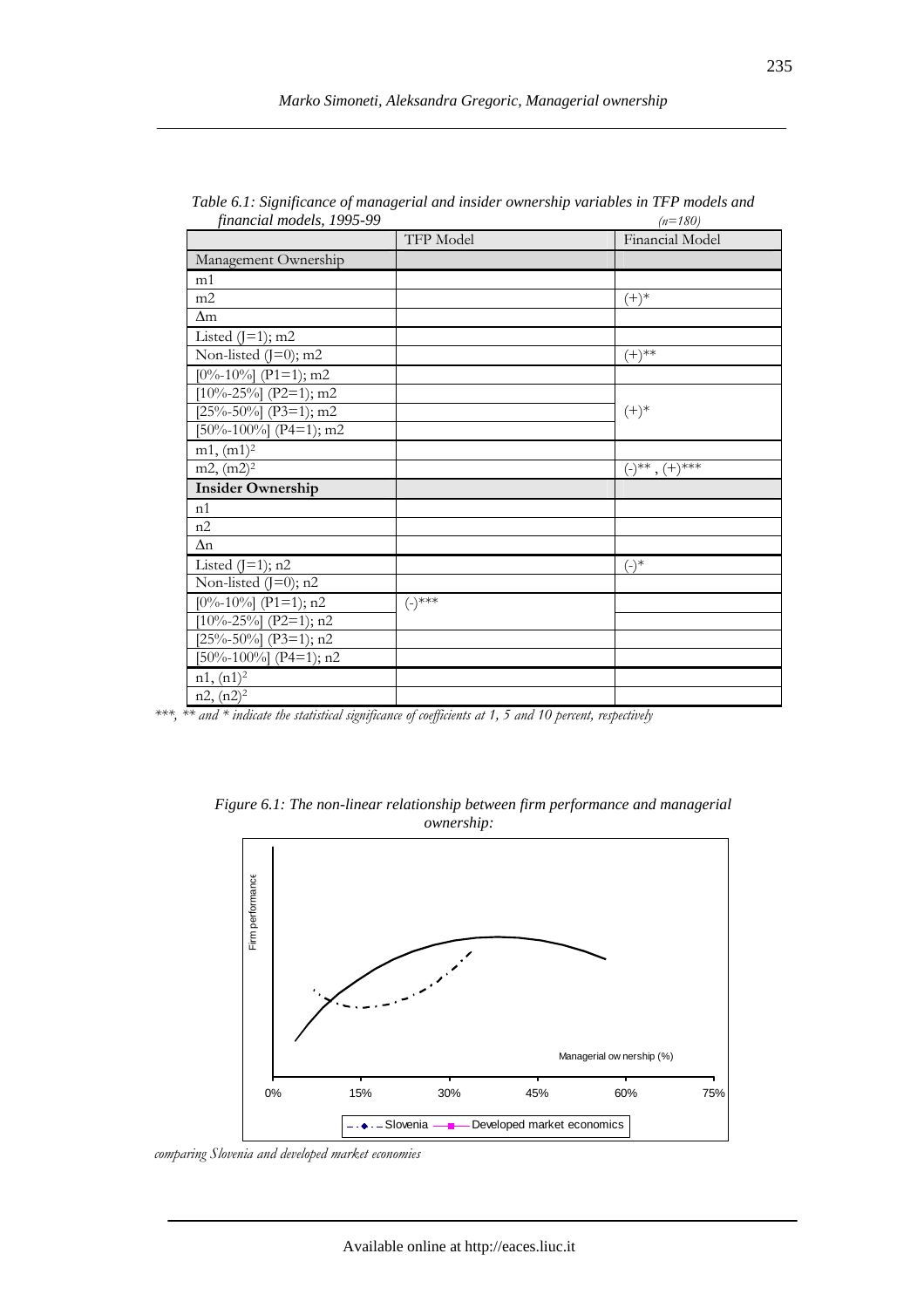In order to take into account the distribution of power between different stakeholders and the discrepancy between the actual and desired ownership structure, we perform further regressions with ownership gaps as explanatory variables. The results for both models are presented in Table 6.2 and may be summarised as follows:

- 1. The ownership gap has no significant effect on economic efficiency (TFP growth), while the effect on financial performance is negative and statistically significant, consistent with *H8***;**
- 2. Managerial frustration has stronger negative effects on financial performance than the frustration of inside owners and the overall ownership frustration. The coefficients corresponding to the initial and final difference between optimal and actual managerial ownership are negative and highly significant. This is consistent with *H6;* the opportunities for expropriating the private benefits of control for unsatisfied managers are highest due to the initial 'manager control bias', which does not arise from managerial ownership but from the passivity of other outside owners;
- 3. We further confirm *H8*; while managerial frustration exerts a negative effect in the short-term, managers seem to behave rationally and do not jeopardise the firm's long-term performance (TFP growth);
- 4. Two main tendencies can be observed when comparing Table 6.1 and Table 6.2: i) the actual managerial share is positively related to firm financial performance (see the row corresponding to m2 in Table 6.1); and ii) the planned increase in managerial ownership has a negative effect on firm financial performance (see the row corresponding to mGAP1 and mGAP2 in Table 6.2). In fact, our *H9* predicts that the negative effect prevails during the transition towards the optimal managerial share. The hypothesis is confirmed by the results presented in Table 6.3, which includes the actual managerial ownership share (column 1), the planned increase in the managerial ownership (column 2) and both (column 3) as explanatory variables. When including both variables, the negative effect linked to the planned increases in managerial ownership (mGAP2) outweighs the positive incentive effect associated with the actual managerial ownership shares (m2);
- 5. A more detailed analysis (see columns 4 and 5 in Table 6.3) shows that the negative effect only prevails when managers hold less than 10 percent of firm capital, while the positive effect prevails in those firms whose managers hold more than 10 percent. Hence, the ownership ambitions of managers with minority stakes are so high that this leads to lower financial performance. The latter may reflect the managers' attempts to influence the value of the firm's shares or real factors, e.g. the consequences of the direct or indirect financing of share acquisitions out of corporate funds.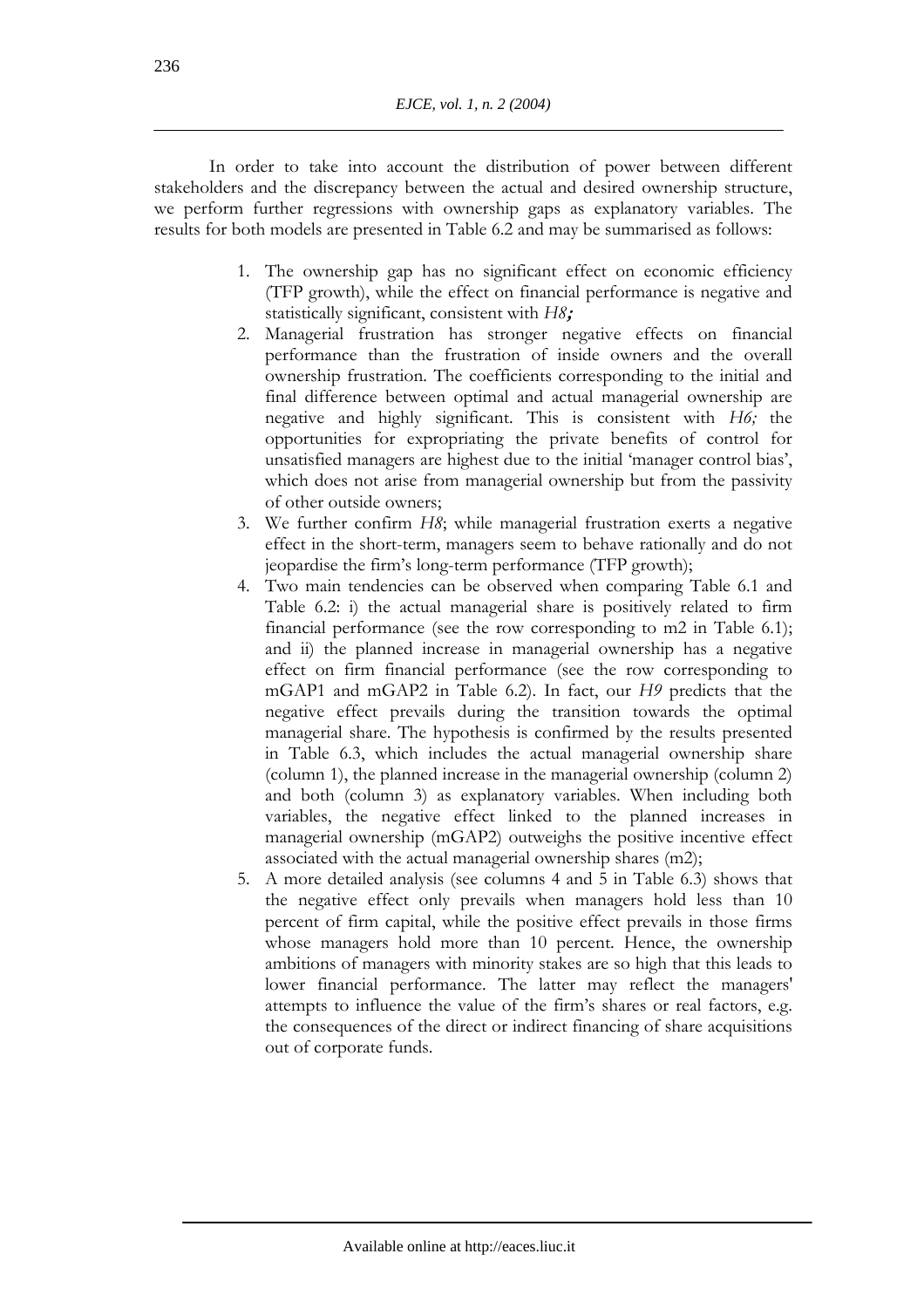|                       | <b>TFP Model</b> | <b>Financial Model</b> |
|-----------------------|------------------|------------------------|
| All Group of Owners   |                  |                        |
| $GAP1$ – initial gap  |                  | $(-)^*$                |
| $GAP2$ – final gap    |                  | $(-)^{**}$             |
| <b>Managers</b>       |                  |                        |
| $mGAP1$ – initial gap |                  | (-)***                 |
| $mGAP2 - final gap$   |                  | (-)***                 |
| <b>Inside Owners</b>  |                  |                        |
| $nGAP1$ - initial gap |                  |                        |

*Table 6.2: Significance of ownership gap variables in TFP models and financial models, 1995-99* 

| Table 6.3: Financial models with actual managerial ownership (m2) and/or planned increase |  |
|-------------------------------------------------------------------------------------------|--|
| in managerial ownership (mGAP2) as explanatory variables                                  |  |

|                    | $\ldots$ $\ldots$ |                |                |                |                     |  |  |
|--------------------|-------------------|----------------|----------------|----------------|---------------------|--|--|
|                    | (1)               | (2)            | (3)            | (4)<br>m<10%   | (5)<br>$m \ge 10\%$ |  |  |
| $\mathbf{Y_0}$     | 0,476             | 0,655          | 0,551          | 0,560          | 0,614               |  |  |
|                    | $(4,227)$ ***     | $(3,998)$ ***  | $(5,076)$ ***  | $(4,386)$ ***  | $(1,818)*$          |  |  |
| m2                 | 0,171             |                | 0,0586         | 0,287          | 0,701               |  |  |
|                    | $(1,709)*$        |                | (0, 593)       | (0,795)        | $(2,414)$ **        |  |  |
| mGAP2              |                   | $-0,377$       | $-0,188$       | $-0,263$       | 0,0375              |  |  |
|                    |                   | $(-4,223)$ *** | $(-3,707)$ *** | $(-4,098)$ *** | (0, 519)            |  |  |
| Cons.              | 4,24              | 8,402          | 6,941          | 7,663          | $-11,925$           |  |  |
|                    | (1,272)           | (1,617)        | $(2,138)$ **   | $(2,074)*$     | $(-1, 365)$         |  |  |
| Sector             | Yes               | Yes            | Yes            | Yes            | Yes                 |  |  |
| Dummie             |                   |                |                |                |                     |  |  |
| $s$ ?              |                   |                |                |                |                     |  |  |
| Adj R <sub>2</sub> | 0,1996            | 0,3181         | 0,2816         | 0,2857         | 0,4964              |  |  |
| F stat             | 2,78              | 2,73           | 3,65           | 3,20           | 2,66                |  |  |
| No.                | 151               | 150            | 150            | 122            | 28                  |  |  |
| observati          |                   |                |                |                |                     |  |  |
| ons                |                   |                |                |                |                     |  |  |

*t-statistics in parentheses; \*\*\*, \*\* and \* indicate the statistical significance of coefficients at 1, 5 and 10 percent, respectively* 

# **7. Conclusions**

The empirical analysis of managerial ownership and firm performance in the Slovenian post-privatisation period does not provide any support for the conclusion that managerial ownership positively influences the long-term economic efficiency of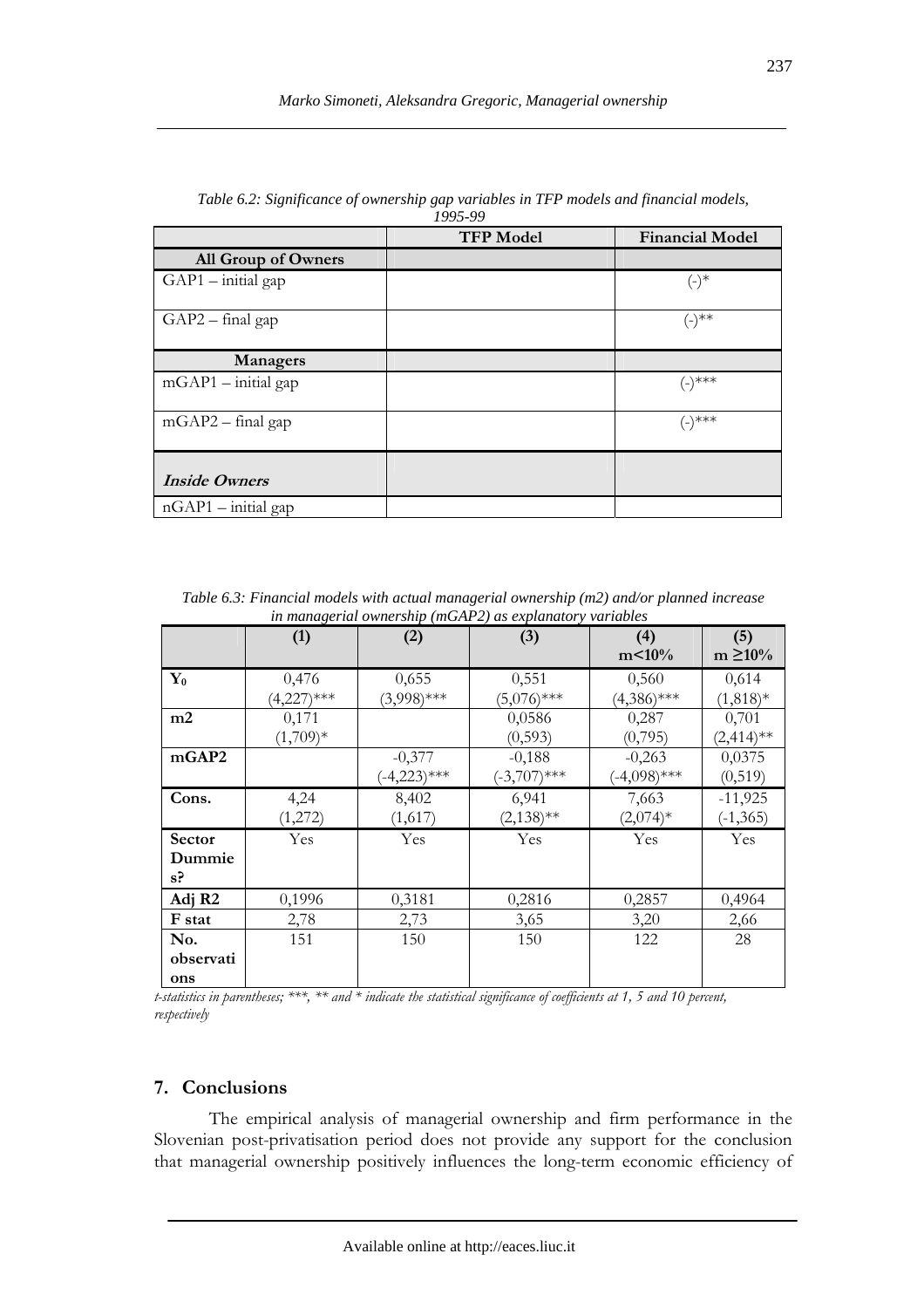Slovenian firms (measured as total factor productivity growth). The percentage of firm capital in the hands of managers does however have some positive impact on the firm's financial performance; the later is in any case outweighed by the negative effect associated with the planned increases in managerial ownership, especially in those firms where managerial frustration with the ownership structure is still relatively high. Poorer financial performance might have no real foundations and could simply be led by managerial efforts to reduce the value of firm shares; however, it is real when it results from managers' expropriation of corporate funds for financing their share acquisitions.

The first empirical results indicate that we can expect managerial ownership to have a positive effect (and hence create incentives) on firm financial performance, in particular in unlisted firms and in those firms whose managers hold more than 10 percent of the capital. We find the main reasons for the nonlinear relationship between managerial ownership and firm performance in the initial management control bias, associated with the passivity of other owners rather than with the managerial ownership stakes. While this initial power provides managers with great possibilities to extract the private benefits of control, the incentive effect only seems to prevail when the managerial share exceeds the 10-percent threshold. On the other hand, the nontransparent increase seen in managerial ownership in unlisted firms fortunately seems to have no negative effect on the economic efficiency and hence the long-term performance of Slovenian firms<sup>22</sup>.

#### **References:**

- Agraw, A., Knoeber, C., R. (1996), 'Firm Performance and Mechanisms to Control Agency Problems between Managers and Shareholders', *Journal of Financial Quantitative Analysis*, **31**, 377- 397.
- Barclay, M. J. and Holderness, C. G. (1991), 'Negotiated Block Trades and Corporate Control', *Journal of Finance,* **46**, 861-878.
- Barnhart, Sc. W., and Rosenstein, St. (1998), 'Board composition, managerial ownership, and firm performance: An empirical analysis', *Financial Review*, **33**, 1-16.
- Becht, M. (2001), 'Beneficial Ownership in the United States', in Becht, M., and Barca, F. (eds.), *The Control of Corporate Europe,* Oxford University Press.
- Blanchard, O., Aghion, P. (1996), 'On insider privatisation', *European Economic Review,* **40**, 759- 766.
- Boycko, M., Shleifer, A., Vishny, R., W. (1994), 'Voucher Privatization', *Journal of Financial Economics,* **35**, 249-266.
- Boycko, M., Shleifer, A., and Vishny, R., W. (1996) "A Theory of Privatization", *The Economic Journal*, **106**, 309-230.
- Bull, I. (1989), 'Financial Performance of Leveraged Buyouts: An Empirical Analysis', *Journal of Business Venturing*, **4**, 263-79.
- Cho, Myeong-Hyeon (1988), 'Ownership structure, investment, and the corporate value: An Empirical Analysis', *Journal of Financial Economics,* **47***,* 103-121.

<sup>&</sup>lt;sup>22</sup> Further estimations and corrections for the endogeneity of managerial ownership (FEM and REM, SYS-GMM, annual data with figures for 2000 and 2001) are necessary in order to provide stronger support for our results. These are clearly issues for our further research.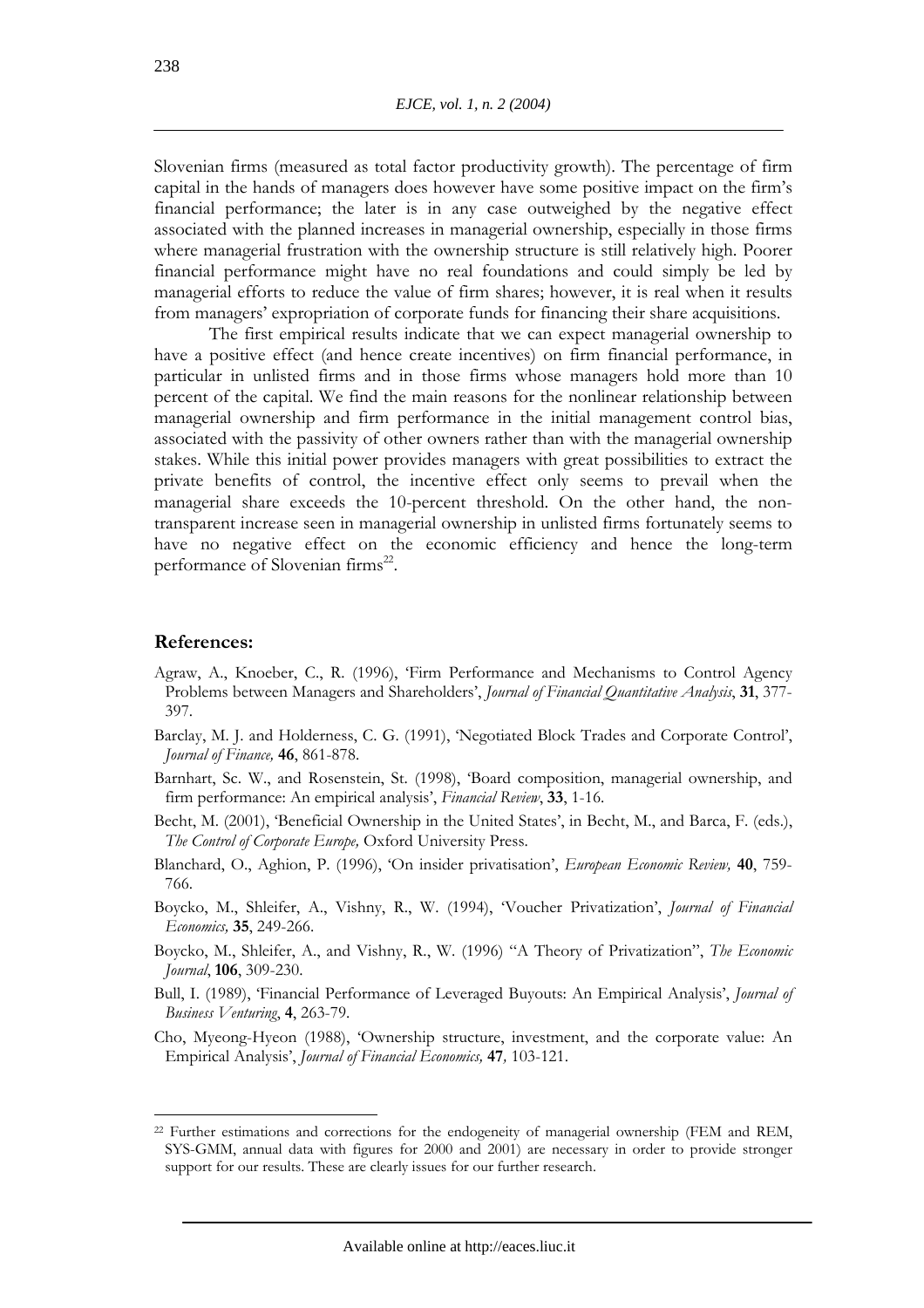- Chung, K., H., Pruitt, S., W. (1996), 'Executive ownership, corporate value, and executive compensation: A unifying framework', *Journal of Banking and Finance*, **20**, 1135-1159.
- Claessens, S., Djankov, S. (1998), 'Managers, Incentives and Corporate Performance: Evidence from the Czech Republic', World Bank, *mimeo*.
- Claessens, S., Djankov, S. (1998*), Politicians and firms in seven Central and Eastern European countries. Washington*: The World Bank (*mimeographed).*
- Demsetz, H. and Lehn, K. (1985), 'The structure of corporate ownership: Causes and consequences', *Journal of Political Economy*, **93**, 1155-1177.
- Denis, D., J., and Denis, D., K. (1994), 'Majority owner-managers and organizational efficiency', *Journal of Corporate Finance*, **1**, 91-118.
- Denis, D., J., Denis, D., K. and Sarin A. (1998), 'Agency Problems, Equity Ownership and Corporate Diversification', *Journal of Finance*, **52**, 135-160.
- Dewatripont, M. and Roland, G. (1995). 'The design of reform packages under uncertainty', *American Econonic Review*, **85**, 1207-1223.
- Djankov, S. and Murrel, P. (2000), *Enterprise restructuring in transition: A quantitative survey,* Washington: The World Bank *(mimeographed).*
- Domadenik, P., Prasnikar, J., and Svejnar, J. (2000), 'Prestrukturiranje slovenskih podjetij v razmerah nepopolno razvitih trgov', in Prasnikar, J. (ed.), *Internacionalizacija slovenskega podjetja,*  Ljubljana, Finance.
- *EBRD Transition Report*, EBRD, 1998.
- Faccio, M., Lasfer, M., A. (2000), 'Managerial ownership, board structure and firm value. The UK evidence', mimeo.
- Frydman, R., Gray, C., W., Hessel, M. and Rapaczynski, A. (1997), 'Private ownership and corporate performance: Evidence from transition economies', *Research Report,* New York University Press.
- Goergen, M. and Reeneboog, L. (2001), 'Strong Managers and Passive Institutional Investors in the United Kingdom', in Becht, M., and Barca, F. (eds.), *The Control of Corporate Europe,* Oxford University Press.
- Gregoric, Aleksandra (2003), 'Corporate Governance in Slovenia: An International Perspective'', *Ph.D. Dissertation*, Ljubljana, Faculty of Economics, University of Ljubljana.
- Gregoric, A., Prasnikar, J. and Ribnikar, I. (2000), 'Corporate Governance in Transitional Economies: The Case of Slovenia', *Economic and Business Review,* **2,** 183:207.
- Himmelberg, C., P., Hubbard, R., G., Palia, D. (1999), 'Understanding the determinants of managerial ownership and the link between ownership and performance', *Journal of Financial Economics*, **53**, 353-384.
- Holderness, C., G., Kroszner, R., S., Sheehan, D., P. (1999), 'Were the Good Old Days That Good? Changes in Managerial Stock Ownership Since the Great Depression', *The Journal of Finance*, **54**, 435-469.
- Holderness, C. and Sheehan, D., P. (2000), 'Constraints on Large-Block Shareholders', in Mork, R., K. (ed.), *Concentrated Corporate Ownership,* The University of Chicago Press, 139-177.
- Jensen, M., C. and Warner, J., B. (1988), 'The distribution of power among corporate managers, shareholders, and directors', *Journal of Financial Economics*, **20**, 3-24.
- Jensen , M. C., and Meckling, W. H. (1976), 'Theory of the Firm: Managerial Behavior, Agency Costs and Ownership Structure', *Journal of Financial Economics,* **3**, 305-360.
- Kalmi, P. (2001), *On the (In)Stability of Employee Ownership: Estonian Evidence and Lessons for Transition Economies, Ph.D. Dissertation,* Copenhagen Business School Ph.D. Series 10.02.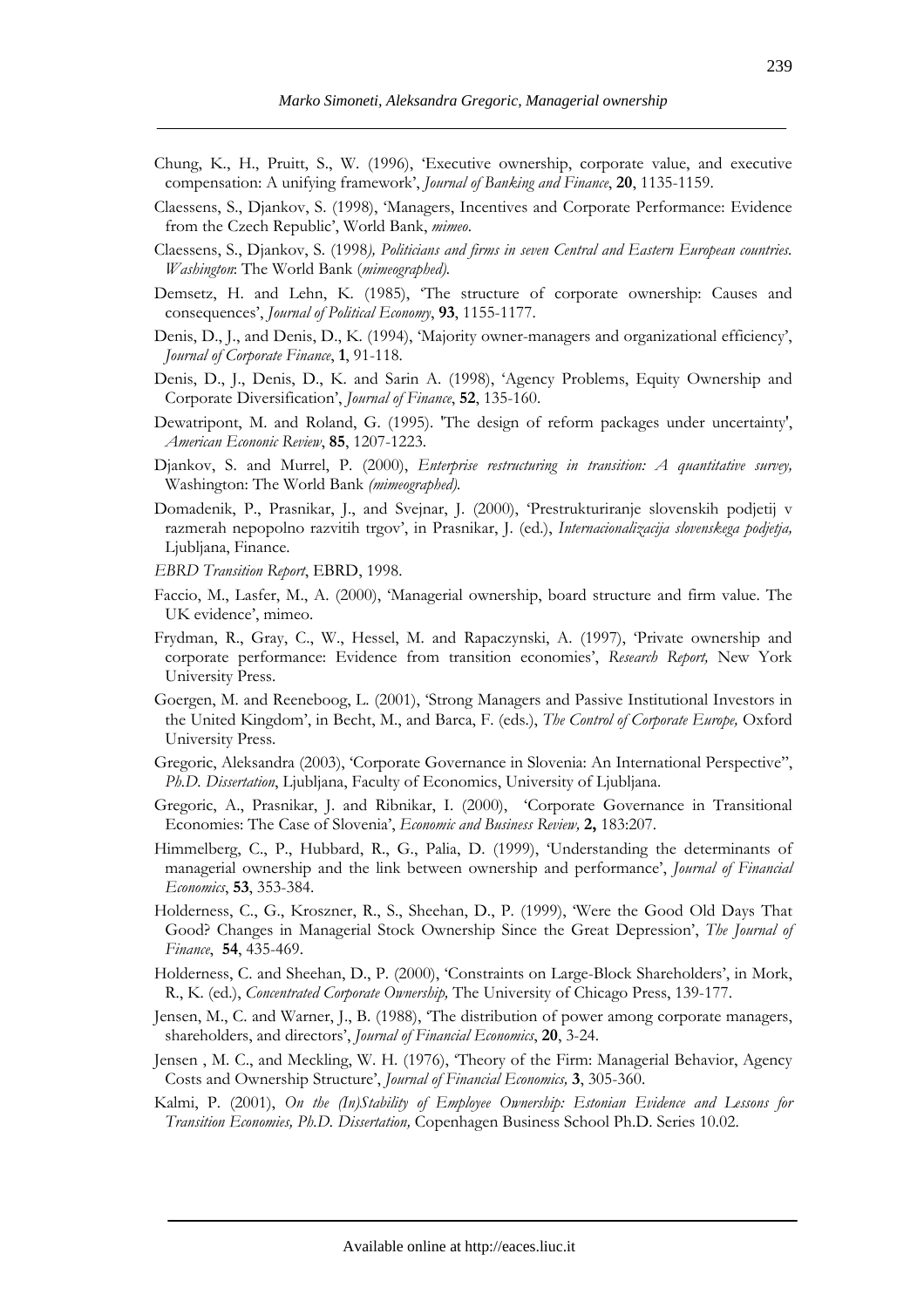- Knezevic, L., Pahor, M. (2004), 'The Influence of Management Turnover on Enterprise Performance and Corporate Governance: The Case of Slovenia', *Working Papers*, No. 153, Faculty of Economics, University of Ljubljana, Slovenia.
- Kole, Stacey, R. (1995), 'Measuring managerial equity ownership: a comparison of sources of ownership data'', *Journal of Corporate Finance*, **1,** 413-435.
- Loderer, C., Martin, K. (1997), 'Executive stock ownership and performance. Tracking faint traces', *Journal of Financial Economics*, **45**, 223-255.
- McConnell, J., J., Servaes, H. (1990), 'Additional evidence on equity ownership and corporate value', *Journal of Financial Economics*, **27**, 595-612.
- Mikkelson, W. H.and Partch, M., M. (1989), ' Managers' Voting Rights and Corporate Control', *Journal of Financial Economics,* **25**, 263-290.
- Morck, R., Shleifer, A., and Vishny, R., W. (1988), 'Management ownership and market valuation', *Journal of Financial Economics*, **20**, 293-315.
- Mueller, E. and Spitz, A. (2002), 'Managerial Ownership and Firm Performance in German Small and Medium-Sized Enterprises', mimeo.
- Nuti, D.M. (1997), 'Employeeism: Corporate Governance and Employee Share Ownership in Transition Economies', in Skreb, M., *Macroeconomic Stabilisation in Transition Economies,*  Cambridge University Press, Cambridge.
- Pagano, M., Volpin, P. (2002), 'Managers, Workers and Corporate Control', *ECGI Finance Working Paper*, 1/2002.
- Peklar L.F., and Podbevsek, G. (2002). "Manager naj bo lastnik. Cetrtinski". *Manager*, Ljubljana, 6/2002.
- Pohl, G., Anderson, E., R., Claessens, S., and Djankov, S. (1997), 'Privatization and restructuring in Central and Eastern Europe – Evidence and policy options', *The World Bank Technical Papers 368*, Washington: The World Bank.
- Prasnikar, J. (ed.) (1999), *Poprivatizacijsko obnasanje slovenskih podjetij*, Ljubljana: Gospodarski vestnik
- Prasnikar, J. and Svejnar, J. (1991), 'Workers' Participation in Management vs. Social Ownership and Government Policies: Yugoslav Lessons fro Transforming Socialist Economies', *Comparative Economics Studies,* **33**, 27-46.
- Prasnikar, J. and Svejnar, J. (1998). 'Investment and wages in the Slovenian firms during the transition', *Working paper,* The William Davidson Institute at the University of Michigan Business School.
- Prasnikar, J. and Gregoric, A. (2002), 'The Influence of Workers' Participation on the Power of Management in Transitional Countries', *Ann. Public Coop. Economics,* June, 2002, **73**, 269-297.
- Simoneti, M.; Böhm, A., Damijan P., J., Majcen, B., Rems, M., and Rojec, M. (2001), *Spremembe v strukturi in koncentraciji lastnistva ter poslovanje podjetij po razdelitveni v Sloveniji v razdobju 1995-99: Empiricna in institucionalna analiza;* Ljubljana, CEEPN Raziskave.
- Simoneti, M., Böhm, A., Rems, M., Rojec, M., Damijan, J., P. and Majcen, B. (2003a), 'Firms in Slovenia Following Mass Privatization', In Blaszczyk B., I. Hoshi and R. Woodward (eds.) *Secondary Privatization in Transition Economies: The Evolution of Enterprise Ownership in the Czech Republic, Poland and Slovenia*, Palgrave, Basingstoke.
- Simoneti, M., Damijan P., J., Rojec, M., and Majcen, B. (2003b): 'Efficiency of mass privatization vs. gradual privatization: Owner and seller effects on performance of companies in Slovenia', *GDN Research Medal Paper*. 4th GDN Annual Global Conference on Globalization and Equity (January), Cairo.